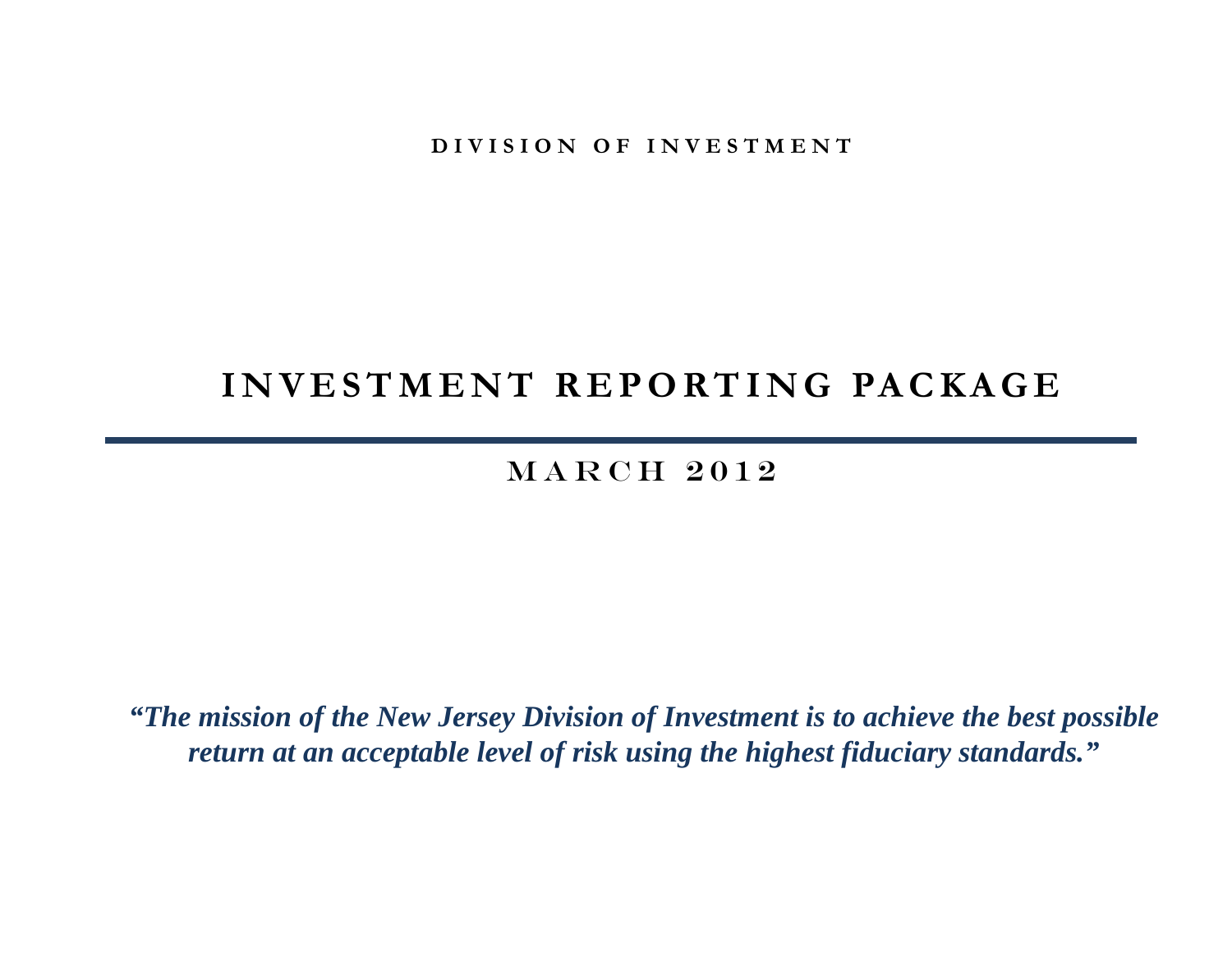|                                                    |                     | <b>JIJIIL INCW JUISCY DIVISION OF INVESTING I</b> |             |              |
|----------------------------------------------------|---------------------|---------------------------------------------------|-------------|--------------|
|                                                    | <b>Actual</b>       |                                                   |             |              |
|                                                    | <b>Allocation %</b> | Target %                                          | Difference% | Allocation\$ |
| Absolute Return Hedge Funds <sup>(3)</sup>         | 1.73%               | 2.00%                                             | $-0.27%$    | 1,223.67     |
| <b>Total Capital Preservation</b>                  | 1.73%               | 2.00%                                             | $-0.27%$    | 1,223.67     |
| Cash Equivalents <sup>(4)</sup>                    | 1.58%               | 2.00%                                             | $-0.42%$    | 1,116.29     |
| <b>US Treasuries</b>                               | 1.82%               | 2.50%                                             | $-0.68%$    | 1,285.59     |
| <b>Total Liquidity</b>                             | 3.40%               | 4.50%                                             | $-1.10%$    | 2,401.88     |
| <b>Investment Grade Credit</b>                     | 20.02%              | 20.00%                                            | 0.02%       | 14,153.02    |
| High Yield Fixed Income                            | 3.12%               | 2.50%                                             | 0.62%       | 2,202.41     |
| Credit Orient Hedge Funds <sup>(3)</sup>           | 1.97%               | 3.00%                                             | $-1.03%$    | 1,392.27     |
| Debt Related Private Equity <sup>(2)</sup>         | 0.95%               | 1.50%                                             | $-0.55%$    | 672.67       |
| <b>Total Income</b>                                | 26.06%              | 27.00%                                            | $-0.94%$    | 18,420.36    |
| Commodities and Other Real Assets <sup>(2)</sup>   | 2.75%               | 4.00%                                             | $-1.25%$    | 1,945.77     |
| <b>TIPS</b>                                        | 2.78%               | 3.50%                                             | $-0.72%$    | 1,963.52     |
| <b>Real Estate</b>                                 | 4.24%               | 5.00%                                             | $-0.76%$    | 2,995.45     |
| <b>Total Real Return</b>                           | 9.77%               | 12.50%                                            | $-2.73%$    | 6,904.74     |
| <b>US Equity</b>                                   | 26.59%              | 23.50%                                            | 3.09%       | 18,792.41    |
| Non-US Developed Markets Equity                    | 15.50%              | 15.00%                                            | 0.50%       | 10,957.98    |
| <b>Emerging Markets Equity</b>                     | 5.56%               | 5.00%                                             | 0.56%       | 3,932.05     |
| Equity Oriented Hedge Funds <sup>(3)</sup>         | 3.13%               | 5.00%                                             | $-1.87%$    | 2,210.38     |
| Buyouts/Venture Capital <sup>(2)</sup>             | 6.22%               | 5.50%                                             | 0.72%       | 4,398.50     |
| <b>Total Global Growth</b>                         | 57.00%              | 54.00%                                            | 3.00%       | 40,291.32    |
| Police and Fire Mortgage Program <sup>(2, 5)</sup> | 1.45%               | 0.00%                                             | 1.45%       | 1,024.57     |
| Other Cash and Receivables                         | 0.59%               | 0.00%                                             | 0.59%       | 413.900414   |
| <b>Total Pension Fund</b>                          | 100.00%             | 100.00%                                           | 0.00%       | 70,680.45    |

#### Actual Allocation vs FY 2012 Investment Plan Target (1) 3/31/12-New Jersey Division of Investment

(1)Figures are unaudited and are subject to change.

(2) Reflects the most recent market values available.

(3) The cash aggregate comprises the four common fund cash accounts, in addition to the seven plan cash accounts.

(4) Police & Fire Mortgage Program is not included in target asset allocation, assets are private mortgages that cannot be sold.

Totals may not add equal sum of components due to rounding

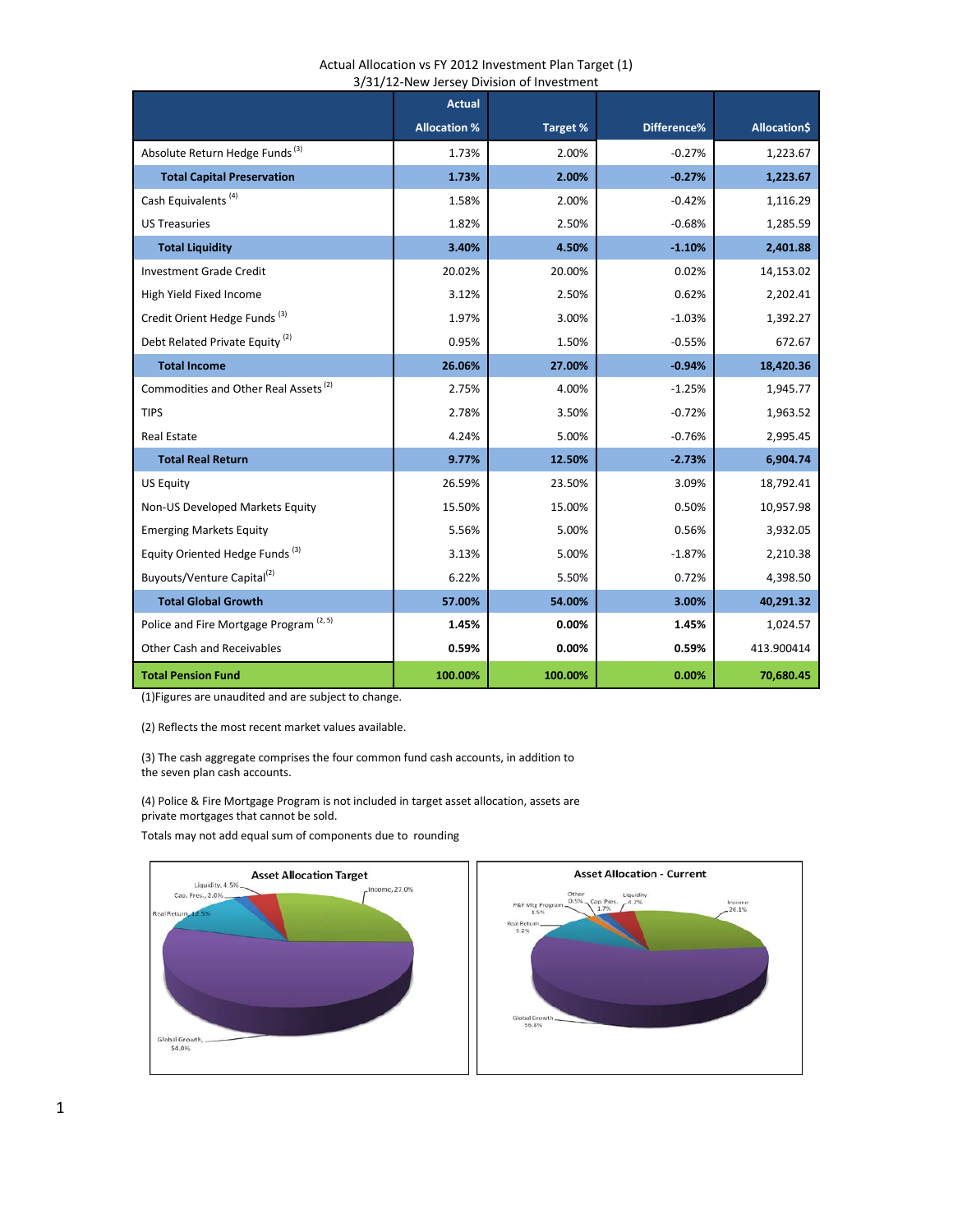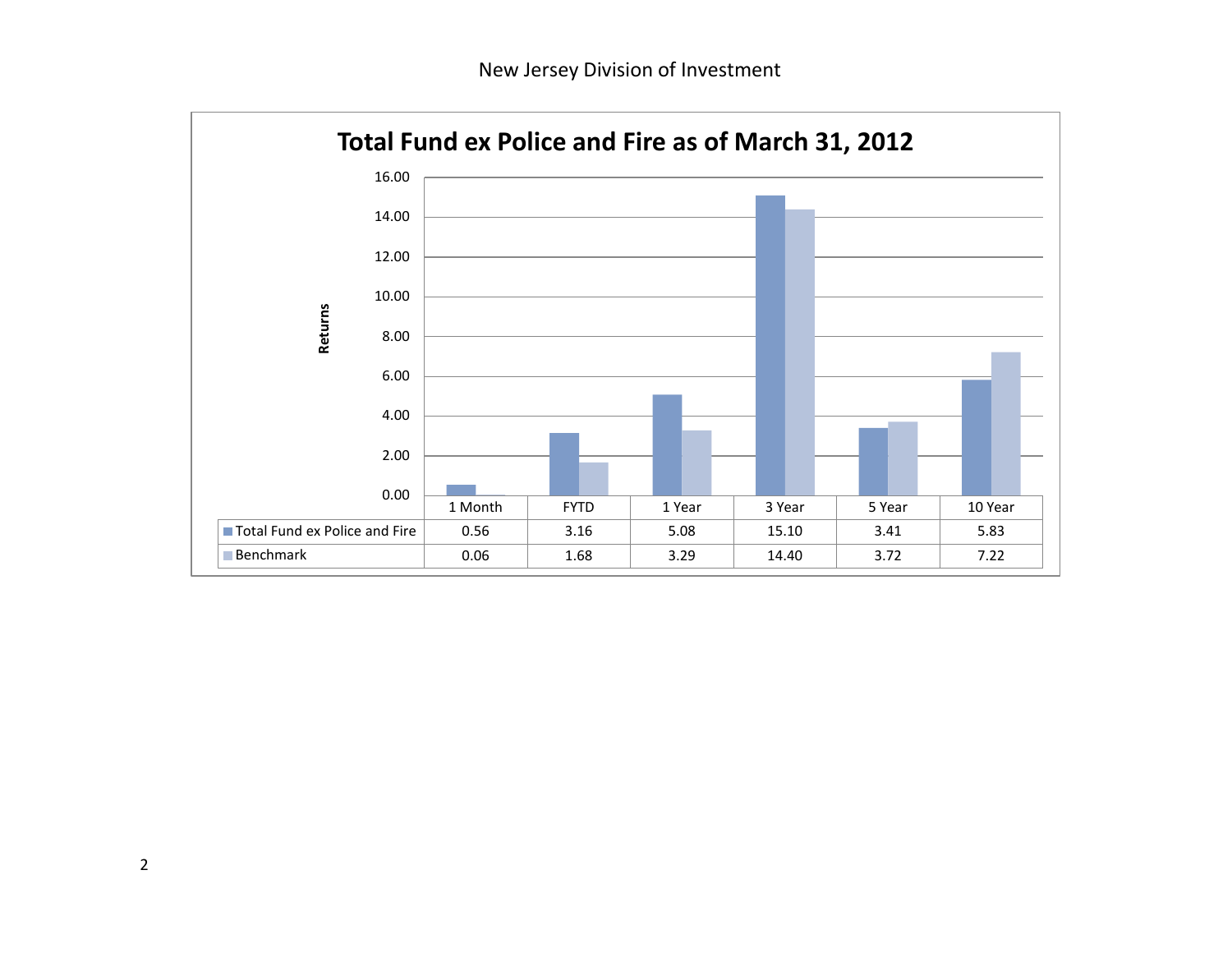

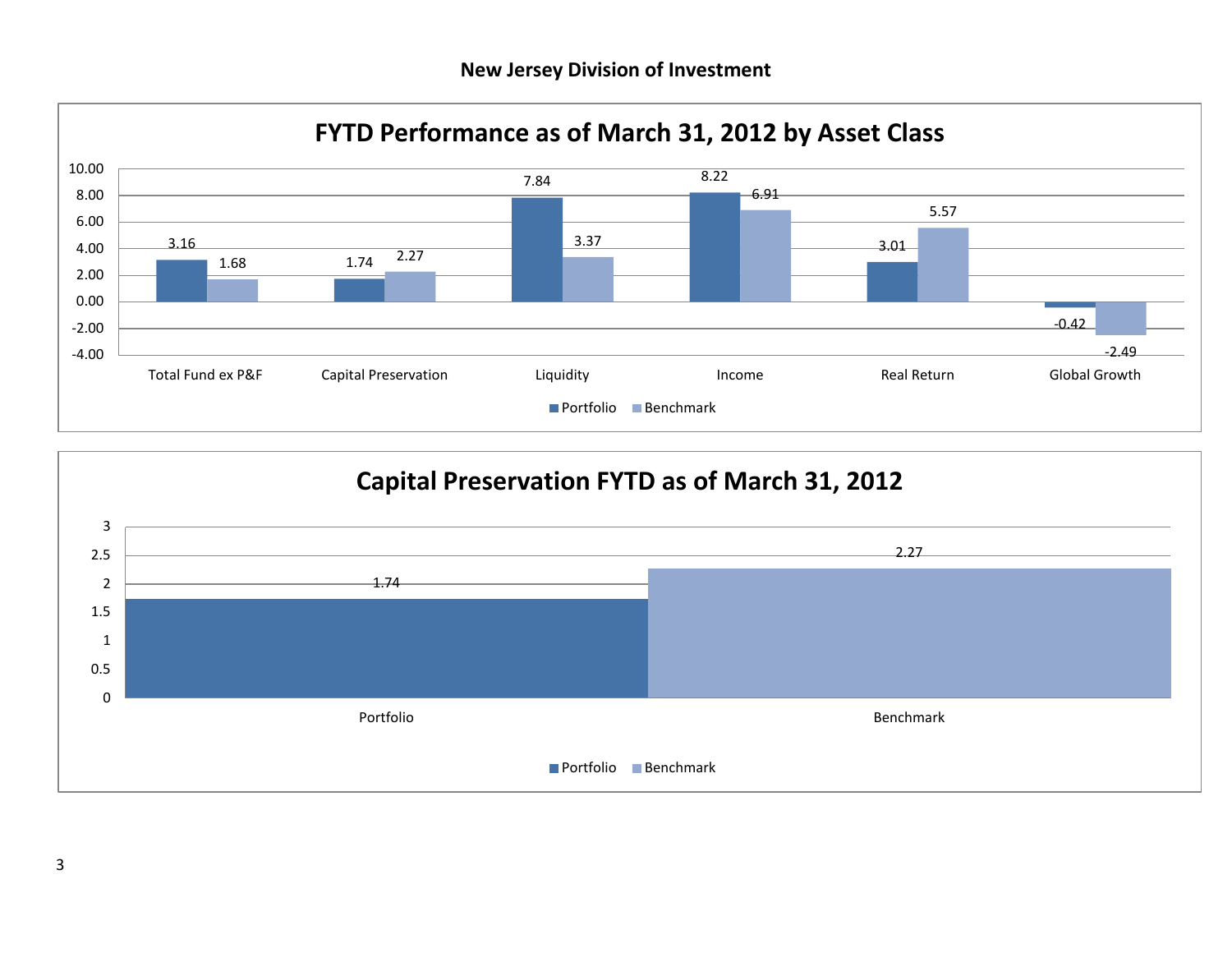

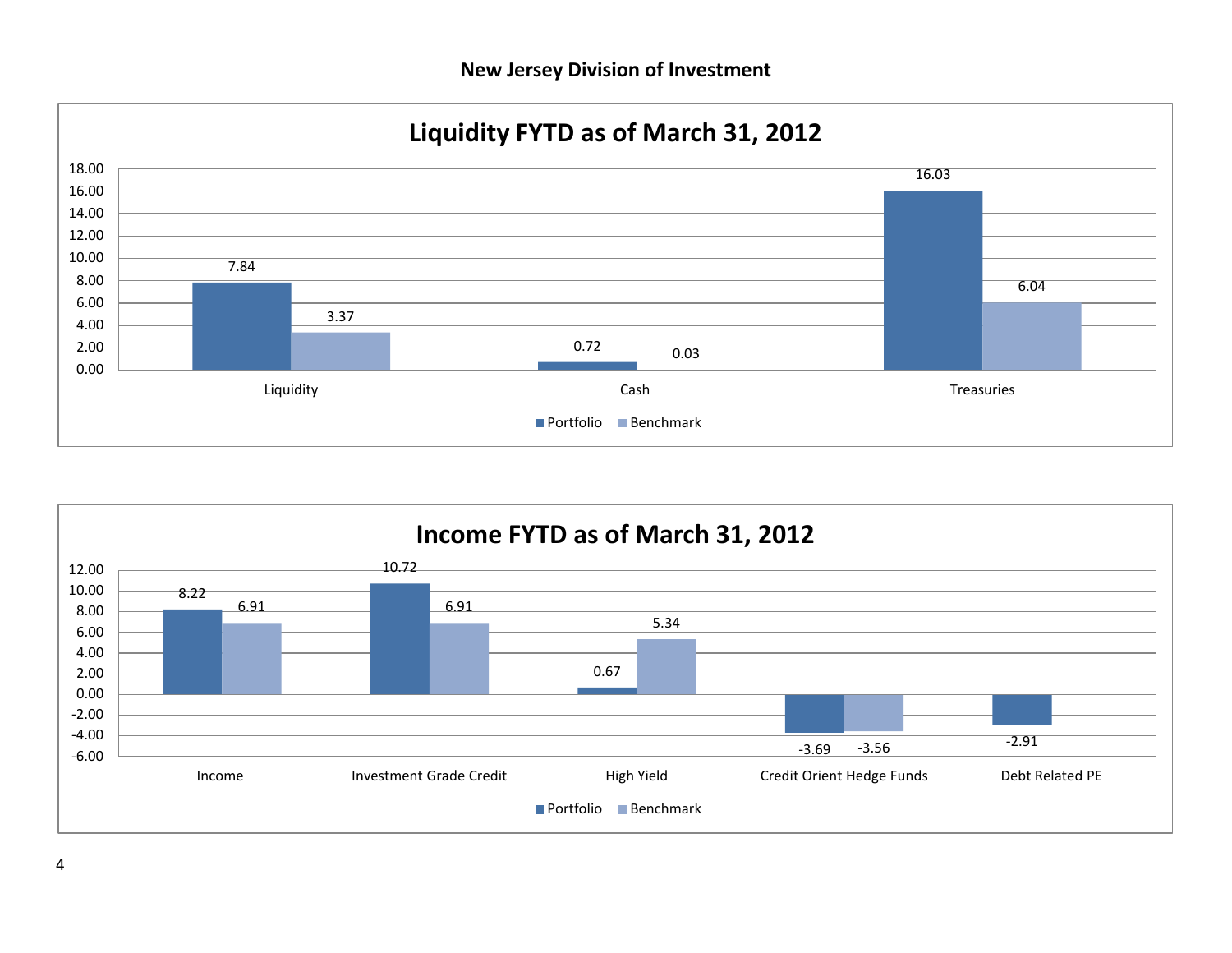



5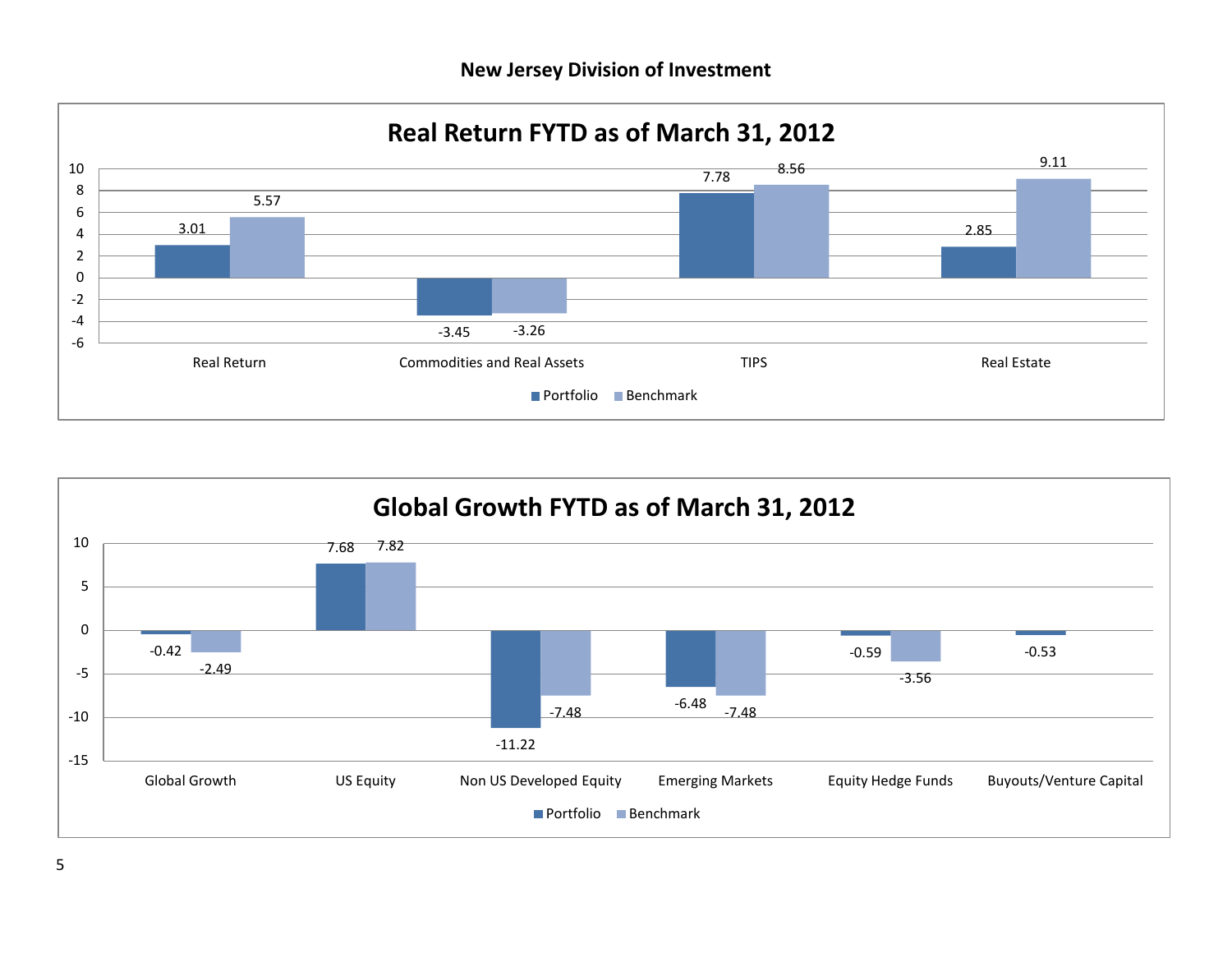#### **Pension Fund Performance (1)Versus Benchmark**

#### **March 31, 2012**

|                                                                                       | 1 month | <b>CYTD</b> | <b>FYTD</b> | 1 Year   | 3 Years | 5 Years | 10 Years |
|---------------------------------------------------------------------------------------|---------|-------------|-------------|----------|---------|---------|----------|
|                                                                                       |         |             |             |          |         |         |          |
| Common Fund A (Domestic Equity) with Cash, Hedges, Miscellaneous                      | 3.12    | 13.93       | 7.51        | 7.31     | 24.12   | 3.84    | 5.23     |
| vs. S&P 1500 Composite                                                                | 3.16    | 12.64       | 7.82        | 7.84     | 24.03   | 2.29    | 4.54     |
| Equity Only (Ex Cash)                                                                 | 3.17    | 14.13       | 7.68        | 7.61     | 24.88   | 4.02    | 5.32     |
| Equity Only-Diversified Fund                                                          | 3.27    | 13.64       | 7.76        | 7.80     |         |         |          |
| Equity Only-Concentrated Fund                                                         | 2.94    | 15.06       | 7.63        | 7.35     |         |         |          |
| Common Fund B (Domestic Fixed Income) with Cash, Hedges, Miscellaneous <sup>(6)</sup> | $-1.16$ | 0.09        | 10.42       | 14.06    | 12.64   | 9.47    | 7.62     |
| vs. Common B Blended Benchmark <sup>(2)</sup>                                         | $-1.91$ | $-1.02$     | 11.02       | 14.68    | 11.11   | 8.06    | 7.96     |
| <b>Investment Grade</b>                                                               | $-1.80$ | 0.71        | 11.44       | 15.52    | 12.15   | 9.24    | 7.50     |
| vs. Barclays Long Gov/Credit                                                          | $-2.97$ | $-2.12$     | 16.08       | 19.91    | 12.77   | 9.03    | 8.44     |
| High Yield                                                                            | 4.07    | 6.80        | 0.67        | 3.08     | 25.40   |         |          |
| <b>Barclays High Yield Index</b>                                                      | $-0.14$ | 5.34        | 5.34        | 6.45     | 23.87   | 8.10    | 9.24     |
| Common Fund D (International Equity) with Cash, Hedges, Miscellaneous                 | $-0.82$ | 12.57       | $-10.13$    | $-9.93$  | 13.93   | $-2.52$ | 5.84     |
| vs. Custom International Equity Markets Index                                         | $-1.14$ | 11.63       | $-7.48$     | $-7.11$  |         |         |          |
| vs. MSCI All World Country Index (ex US)                                              | $-1.37$ | 11.23       | $-7.53$     | $-7.17$  | 19.12   | $-1.56$ | 7.28     |
| Developed Markets Equity                                                              | $-0.35$ | 11.96       | $-11.22$    | $-10.60$ |         |         |          |
| Custom International Equity Developed Markets Index                                   | $-0.55$ | 10.82       | $-7.48$     | $-6.83$  |         |         |          |
| <b>MSCI EAFE</b>                                                                      | $-0.46$ | 10.86       | $-7.22$     | $-5.77$  |         |         |          |
| <b>Emerging Markets Equity</b>                                                        | $-2.42$ | 14.46       | $-6.49$     | $-7.00$  |         |         |          |
| Custom International Equity Emerging Markets Index                                    | $-2.97$ | 14.29       | $-7.48$     | $-7.98$  |         |         |          |
| <b>MSCI Emerging Markets</b>                                                          | $-3.33$ | 14.08       | $-7.74$     | $-8.80$  |         |         |          |
| Common Fund E (Alternative Investments) with Cash, Hedges, Miscellaneous              | 0.95    | 2.62        | $-0.61$     | 4.15     | 9.88    | 0.44    |          |
| Hedge Funds <sup>(6)</sup> <sup>(7)</sup>                                             | 1.47    | 3.35        | $-1.54$     | $-2.18$  | 9.32    | 0.19    |          |
| <b>HFRI Fund of Funds Composite</b>                                                   | 1.52    | 2.75        | $-3.57$     | $-3.54$  | 4.58    | $-0.52$ |          |
| Private Equity <sup>(7)</sup>                                                         | 1.28    | 1.89        | $-0.99$     | 9.57     | 14.30   | 3.45    |          |
| Cambridge Associates (Data only available quarterly) <sup>(4)</sup>                   | 0.00    | 0.00        | 0.00        | 0.00     | 0.00    | 0.00    |          |
| Real Estate <sup>(7)</sup>                                                            | 0.54    | 2.02        | 2.85        | 10.96    | 0.88    | $-5.55$ |          |
| NCREIF(NPI) (Data only available quarterly) <sup>(4)</sup>                            | 2.59    | 2.59        | 9.11        | 13.41    | 5.96    | 2.88    |          |
| Real Assets/Commodities <sup>(7)</sup>                                                | $-0.59$ | 4.63        | $-3.37$     | $-8.59$  | 11.48   |         |          |
| <b>DJUBS TR Index</b>                                                                 | $-4.14$ | 0.89        | $-10.24$    | $-16.28$ | 9.05    |         |          |
| Police & Fire Mortgage Program <sup>(5)</sup>                                         | 0.38    | 0.65        | 2.53        | 4.39     |         |         |          |
| Cash Mgt. Fund <sup>(3)</sup>                                                         | 0.01    | 0.04        | 0.14        | 0.20     | 0.38    | 1.48    | 2.03     |
| vs. US Treasury Bills (3 month)                                                       | 0.00    | 0.01        | 0.02        | 0.05     | 0.11    | 1.12    | 1.81     |
| <b>Total Pension Fund</b>                                                             | 0.52    | 6.74        | 3.12        | 5.03     |         |         |          |
| <b>Total Pension Fund ex Police and Fire Mortgages</b>                                | 0.55    | 6.87        | 3.16        | 5.08     | 15.10   | 3.41    | 5.83     |
| <b>Total Fund Benchmark</b>                                                           | $-0.06$ | 6.91        | 1.68        | 3.29     | 14.40   | 3.72    | 7.22     |

**(1) Figures are unaudited and are subject to change**

<sup>(2)</sup> Common Fund B Blended Benchmark from 7/1/11 forward is a 50/50 blend of BC Gov/Credit Long and the BC Gov/Credit. Prior to 7/1/11 it was 100% BC Gov/Credit Long.

**(3)The cash aggregate comprises the seven plan cash accounts**

**(4)Cambridge Associates & NCREIF (NPI) Benchmarks are only reported on a quarterly basis, non quarter-end months are reported as 0%** The Cambridge Assoicates benchmark was not available at the time this report was prepared.<br><sup>(5)</sup> Police and Fire Mortgage Program are recorded on one month lag; March performance will be reflected in April

<sup>(b)</sup> Common Fund B and Hedge Fund performance include the effect of transferring a number of bank loan funds from Common Fund E to Common Fund B in Fiscal Year **2009. Trailing Hedge Fund Performance including bank loans funds as of December 31, 2011 as calculated by Hedge Fund Consultant Cliffwater is: 1 Year: -1.60%, 3 Year: 14.08%; 5 Year 3.25%.**

**(7) Performance based on most recent values available**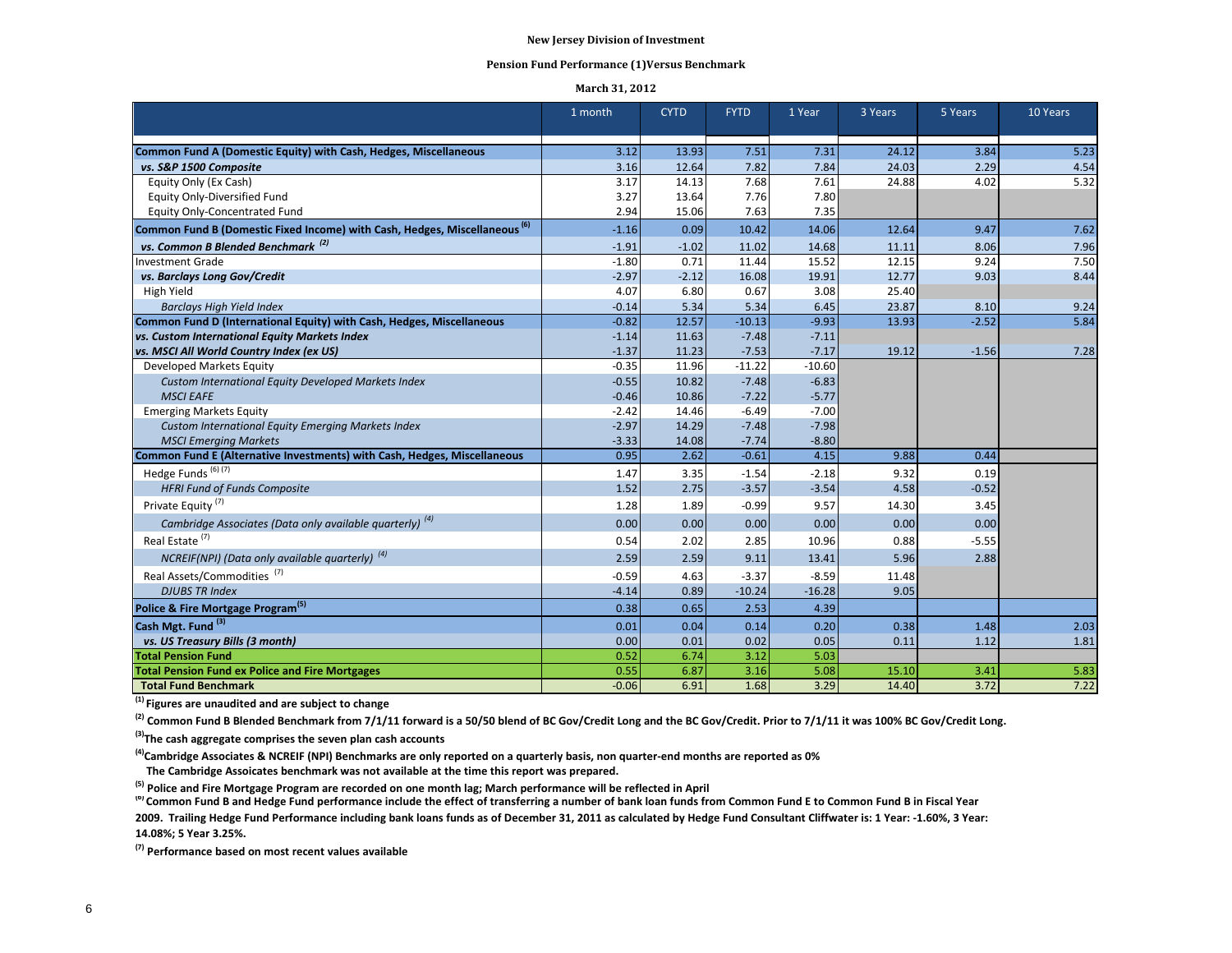### **New Jersey Division of Investment Domestic Equity (Common Fund A) 3/31/12**

| <b>Top Holdings</b>                |                  |  |  |  |  |
|------------------------------------|------------------|--|--|--|--|
|                                    | % of             |  |  |  |  |
| Company                            | <b>Portfolio</b> |  |  |  |  |
| <b>APPLE INC</b>                   | 5.86             |  |  |  |  |
| <b>EXXON MOBIL CORP</b>            | 2.64             |  |  |  |  |
| <b>MICROSOFT CORP</b>              | 2.07             |  |  |  |  |
| <b>GENERAL ELECTRIC CO</b>         | 2.03             |  |  |  |  |
| <b>JPMORGAN CHASE &amp; CO</b>     | 1.72             |  |  |  |  |
| WELLS FARGO & CO                   | 1.53             |  |  |  |  |
| MERCK & CO. INC                    | 1.46             |  |  |  |  |
| PFIZER INC                         | 1.42             |  |  |  |  |
| <b>INTL BUSINESS MACHINES CORP</b> | 1.34             |  |  |  |  |
| <b>PROCTOR &amp; GAMBLE</b>        | 1.32             |  |  |  |  |

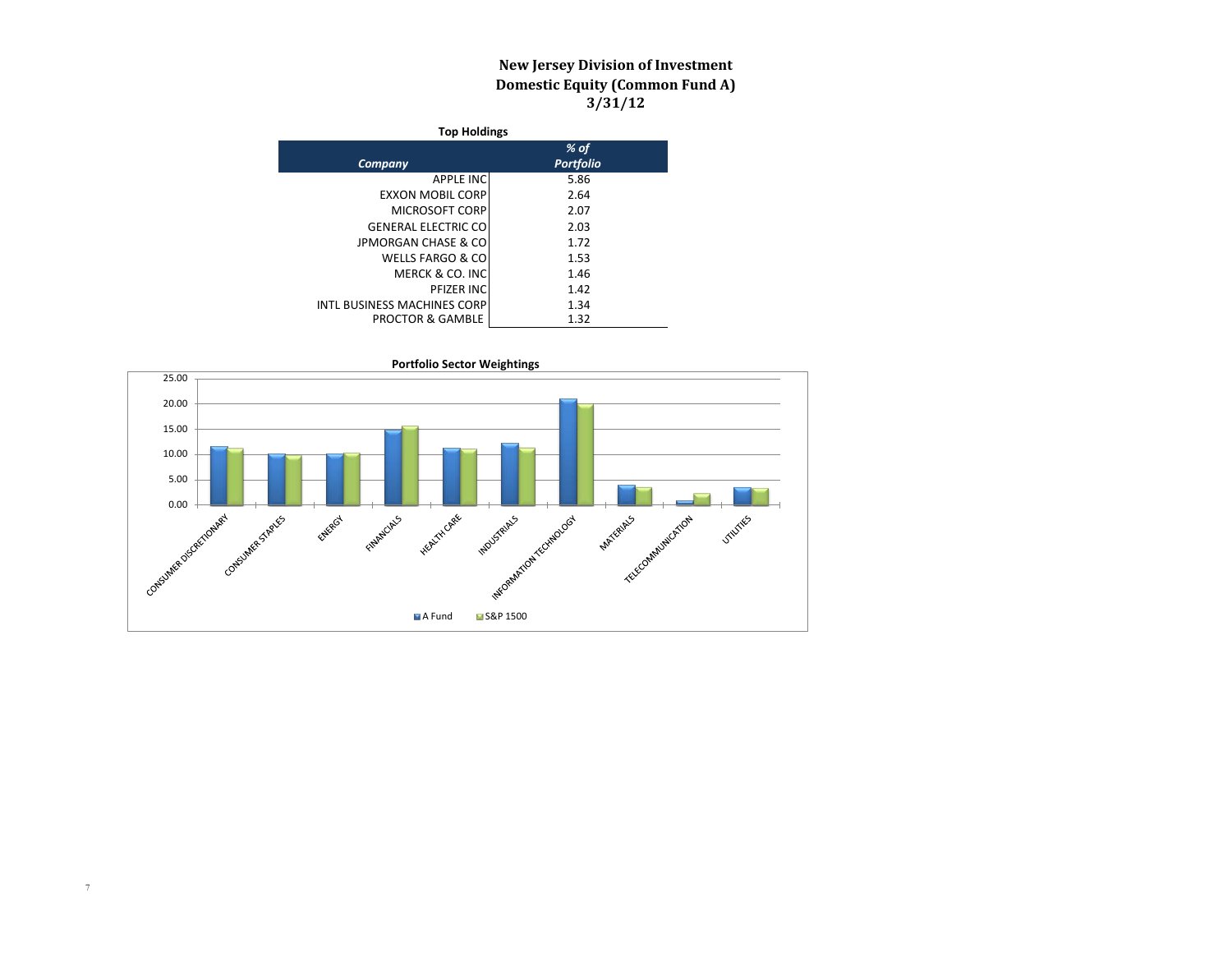### **New Jersey Division of Investment Investment Grade Portfolio (Common Fund B) 3/31/12**

|                       | <b>Portfolio</b> | <b>Benchmark</b> | <b>Difference</b> |            |              | <b>Issuer Name</b>                | <b>Market Va</b> |
|-----------------------|------------------|------------------|-------------------|------------|--------------|-----------------------------------|------------------|
| <b>Quality Rating</b> | A-1              | $AA-3$           | N/A               | US/T       |              | US TREASURY N/B                   | 4.16             |
| Coupon                | 5.28             | 5.74             | $-0.46$           | US/S       |              | <b>STRIPS</b>                     | 4.16             |
| Yield                 | 4.34             | 4.73             | $-0.39$           |            |              | AT&T INC                          | 2.26             |
| Duration              | 10.52            | 13.76            | $-3.24$           | AID        |              | <b>IGOV'T OF ISRAEL</b>           | 2.14             |
| <b>OAS</b>            | 139.91           | 119.37           | 20.54             |            | <b>FHLMC</b> | lFEDERAL HOME LN MTG CORP         | 2.04             |
| Convexity             | 0.70             | 1.46             | $-0.76$           | ΙVΖ        |              | <b>VERIZON COMMUNICATIONS INC</b> | 1.86             |
| Maturity              | 15.42            | 23.98            | $-8.56$           | <b>COP</b> |              | <b>CONOCO PHILIPS</b>             | 1.69             |

| <b>Maturities</b> | <b>Portfolio</b> | <b>Benchmark</b> |
|-------------------|------------------|------------------|
| $0-5yr$           | 5.32             | 0.53             |
| $5-10$ yr         | 32.65            | 1.06             |
| $10-15$ yr        | 16.44            | 10.86            |
| 15-20yr           | 16.85            | 15.54            |
| 20-25yr           | 9.91             | 16.01            |
| 25-30yr           | 18.04            | 53.90            |
| $>30$ yr          | 0.77             | 2.09             |
| Unclassified      | 0.03             | 0.00             |

| <b>Ratings</b> | <b>Portfolio</b> | <b>Benchmark</b> |
|----------------|------------------|------------------|
| Total          | 100.00           | 100.00           |
| AAA            | 5.09             | 1.79             |
| AA+ to AA      | 32.07            | 49.96            |
| AA- to A       | 23.05            | 13.64            |
| A-to BBB       | 31.67            | 30.08            |
| BBB-to BB      | 3.96             | 4.09             |
| Less than BB   | 0.69             | 0.44             |
| Unclassified   | 3.37             | 0.00             |

### **Position Benchmark Difference Issuer Name Difference I**ssuer Name  $US/T$  US TREASURY N/B 2.16 AID GOV'T OF ISRAEL 2.14 |FHLMC ||FEDERAL HOME LN MTG CORP || 2.04  $VZ$  VERIZON COMMUNICATIONS INC  $\begin{bmatrix} 1 & 0 & 0 \\ 0 & 0 & 1 & 0 \\ 0 & 0 & 0 & 0 \\ 0 & 0 & 0 & 0 \\ 0 & 0 & 0 & 0 \\ 0 & 0 & 0 & 0 \\ 0 & 0 & 0 & 0 \\ 0 & 0 & 0 & 0 \\ 0 & 0 & 0 & 0 \\ 0 & 0 & 0 & 0 \\ 0 & 0 & 0 & 0 \\ 0 & 0 & 0 & 0 \\ 0 & 0 & 0 & 0 \\ 0 & 0 & 0 & 0 \\ 0 & 0 & 0 & 0 \\ 0 & 0$ COP CONOCO PHILIPS 2.69 M PROVENCE OF MANITOBA | 1.56 QHEL HYDRO QUEBEC 1.49



**REC** RECSP STRIP PRINCIPAL **1.46** 



### **Benchmark: Barclays US Long Gov/Credit**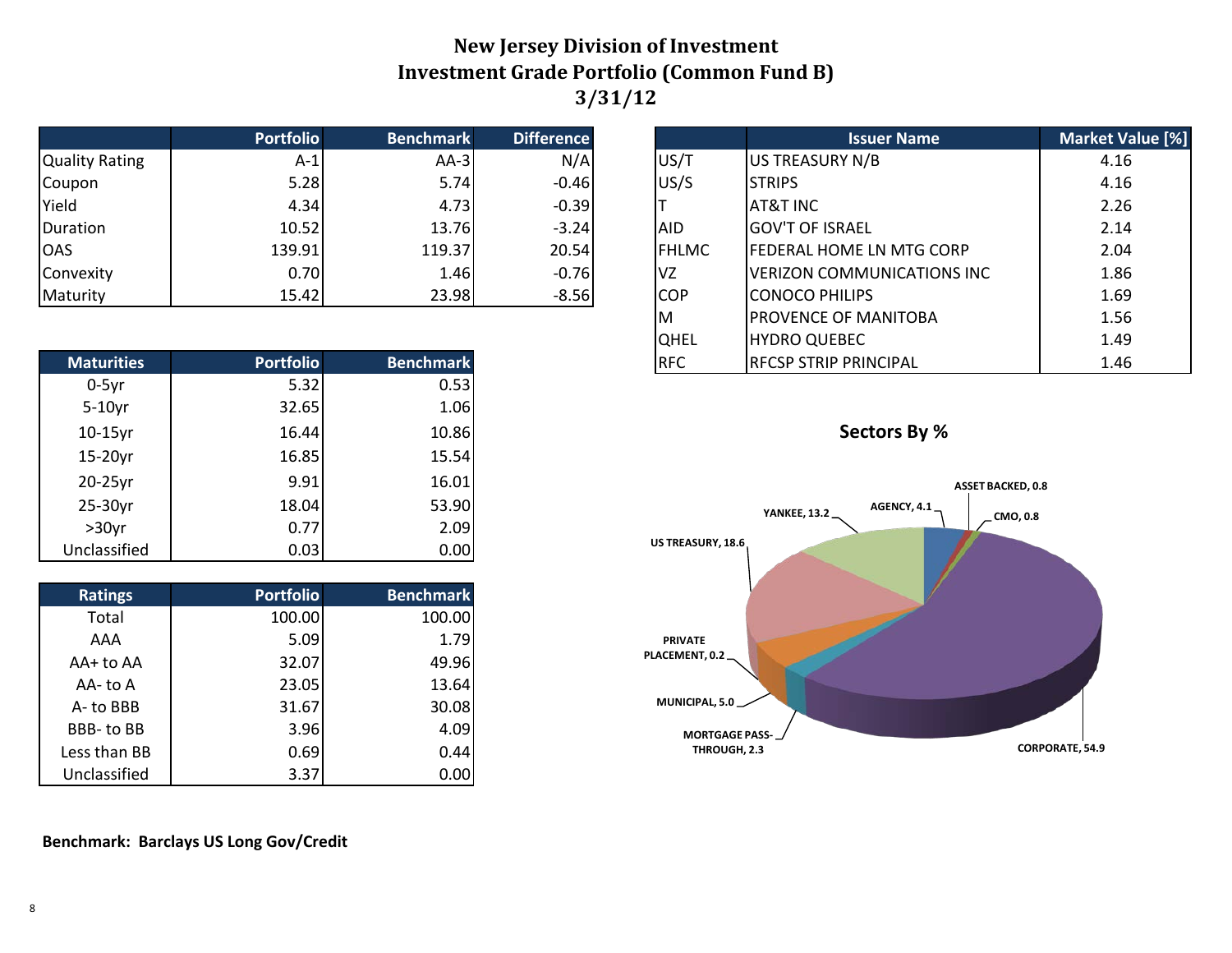### **New Jersey Division of Investment International Equity (Common Pension Fund D) 3/31/12**

### **Top Holdings**

|                                  | % of             |
|----------------------------------|------------------|
| <b>Company</b>                   | <b>Portfolio</b> |
| ISHARFS MSCI FAFF FTF            | 10.02            |
| VANGUARD FMFRGING MARKFTS FTF    | 8.45             |
| ISHARFS MSCLFMFRGING MARKETS FTF | 3.54             |
| GLAXOSMITHKLINE PLC              | 1.45             |
| ISHARES S&P / TSX 60 ETF         | 1.32             |
| <b>HSBC HOLDING PLC</b>          | 1.29             |
| <b>BP PLC</b>                    | 1.06             |
| ROCHE HOLDING AG GENUSSCHEIN     | 1.03             |
| DIAGEO PLC                       | 0.76             |
| SAP AG                           | 0.76             |

30 25 20 15 10 LID Fund Benchmark 5 **PARTICALES OF MAIL AND REAL PROPERTY** Consultation of April Consultation of the County ENTERED Financial City **HEALTH CARE STILLITES** 

### **Portfolio Sector Weightings**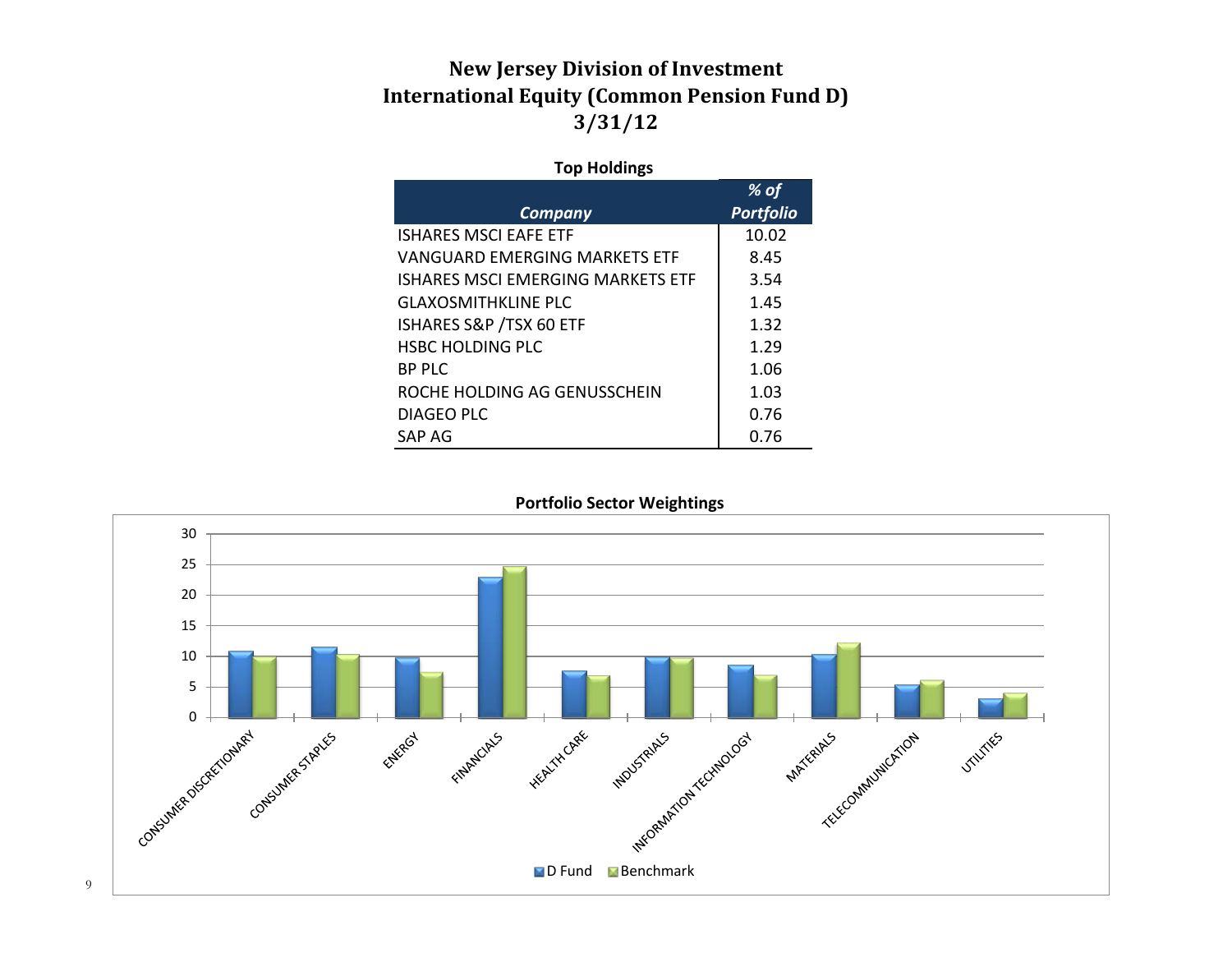### **New Jersey Division of Investment Common Fund D (International Equity) 03/31/2012 Exposure By Country**

|                           |               |          | <b>Custom</b>        |              | <b>Net Foreign</b> |                                |               |          | <b>Custom</b>        |       | <b>Net Foreign</b> |
|---------------------------|---------------|----------|----------------------|--------------|--------------------|--------------------------------|---------------|----------|----------------------|-------|--------------------|
|                           |               |          | <b>International</b> |              | <b>Currency</b>    |                                |               |          | <b>International</b> |       | <b>Currency</b>    |
|                           | <b>Equity</b> | % Equity | <b>Index</b>         | <b>Hedge</b> | <b>Exposure</b>    |                                | <b>Equity</b> | % Equity | <b>Index</b>         | Hedge | <b>Exposure</b>    |
| <b>Developed Markets:</b> |               |          |                      |              |                    | <b>Emerging Markets:</b>       |               |          |                      |       |                    |
| Developed - Euro          |               |          |                      |              |                    | EM - Global                    | 4.5           | 0.0%     |                      |       | 4.5                |
| Austria                   | 48.3          | 0.3%     | 0.2%                 |              | 48.3               | EM - Europe/Middle East/Africa |               |          |                      |       |                    |
| Belgium                   | 111.8         | 0.8%     | 0.7%                 |              | 111.8              | Cyprus                         | 0.0           | 0.0%     |                      |       | 0.0                |
| Finland                   | 105.1         | 0.7%     | 0.6%                 |              | 105.1              | <b>Czech Republic</b>          | 17.9          | 0.1%     | 0.1%                 |       | 17.9               |
| France                    | 956.3         | 6.5%     | 5.8%                 |              | 956.3              | Egypt                          | 29.2          | 0.2%     | 0.1%                 |       | 29.2               |
| Germany                   | 626.3         | 4.3%     | 5.7%                 |              | 626.3              | Hungary                        | 24.4          | 0.2%     | 0.1%                 |       | 24.4               |
| Greece                    | 1.4           | 0.0%     | 0.1%                 |              | 1.4                | Morocco                        | 1.1           | 0.0%     | 0.0%                 |       | 1.1                |
| Ireland                   | 10.5          | 0.1%     | 0.2%                 |              | 10.5               | Poland                         | 43.2          | 0.3%     | 0.4%                 |       | 43.2               |
| Italy                     | 135.2         | 0.9%     | 1.1%                 |              | 135.2              | Russia                         | 254.1         | 1.7%     | 1.2%                 |       | 254.1              |
| <b>Netherlands</b>        | 248.1         | 1.7%     | 1.8%                 |              | 248.1              | South Africa                   | 287.2         | 1.9%     | 1.8%                 |       | 287.2              |
| Portugal                  | 87.2          | 0.6%     | 0.1%                 |              | 87.2               | Turkey                         | 99.2          | 0.7%     | 0.4%                 |       | 99.2               |
| Spain                     | 172.5         | 1.2%     | 2.1%                 |              | 172.5              | EM - Latam                     |               |          |                      |       |                    |
| Euro Currency             |               |          |                      | $-99.8$      | $-99.8$            | Argentina                      | 8.9           | 0.1%     |                      |       | 8.9                |
| Developed - Non-Euro      |               |          |                      |              |                    | <b>Brazil</b>                  | 613.6         | 4.2%     | 3.1%                 |       | 613.6              |
| Australia                 | 615.3         | 4.2%     | 6.2%                 |              | 615.3              | Chile                          | 43.2          | 0.3%     | 0.5%                 |       | 43.2               |
| Canada                    | 1213.6        | 8.2%     | 8.5%                 |              | 1213.6             | Colombia                       | 20.8          | 0.1%     | 0.3%                 |       | 20.8               |
| Denmark                   | 180.6         | 1.2%     | 0.8%                 |              | 180.6              | Mexico                         | 171.2         | 1.2%     | 1.2%                 |       | 171.2              |
| Hong Kong                 | 335.0         | 2.3%     | 2.0%                 |              | 335.0              | Peru                           | 18.6          | 0.1%     | 0.2%                 |       | 18.6               |
| <b>Israel</b>             | 43.6          | 0.3%     | 0.5%                 |              | 43.6               | EM - Asia ex Japan             |               |          |                      |       |                    |
| Japan                     | 2260.7        | 15.3%    | 14.9%                | $-220.6$     | 2040.1             | China                          | 617.3         | 4.2%     | 4.4%                 |       | 617.3              |
| New Zealand               | 1.8           | 0.0%     | 0.1%                 |              | 1.8                | India                          | 195.6         | 1.3%     | 1.6%                 |       | 195.6              |
| Norway                    | 117.0         | 0.8%     | 0.5%                 |              | 117.0              | Indonesia                      | 156.9         | 1.1%     | 0.7%                 |       | 156.9              |
| Singapore                 | 260.4         | 1.8%     | 1.3%                 |              | 260.4              | Korea                          | 593.3         | 4.0%     | 3.8%                 |       | 593.3              |
| Sweden                    | 399.3         | 2.7%     | 1.9%                 |              | 399.3              | Malaysia                       | 103.5         | 0.7%     | 0.9%                 |       | 103.5              |
| Switzerland               | 923.9         | 6.3%     | 6.1%                 |              | 923.9              | Mongolia                       | 1.6           | 0.0%     |                      |       | 1.6                |
| United Kingdom            | 2040.8        | 13.9%    | 14.5%                |              | 2040.8             | Pakistan                       | 7.8           | 0.1%     |                      |       | 7.8                |
|                           |               |          |                      |              |                    | Philippines                    | 58.4          | 0.4%     | 0.2%                 |       | 58.4               |
|                           |               |          |                      |              |                    | Taiwan                         | 350.2         | 2.4%     | 2.8%                 |       | 350.2              |
|                           |               |          |                      |              |                    | Thailand                       | 118.0         | 0.8%     | 0.5%                 |       | 118.0              |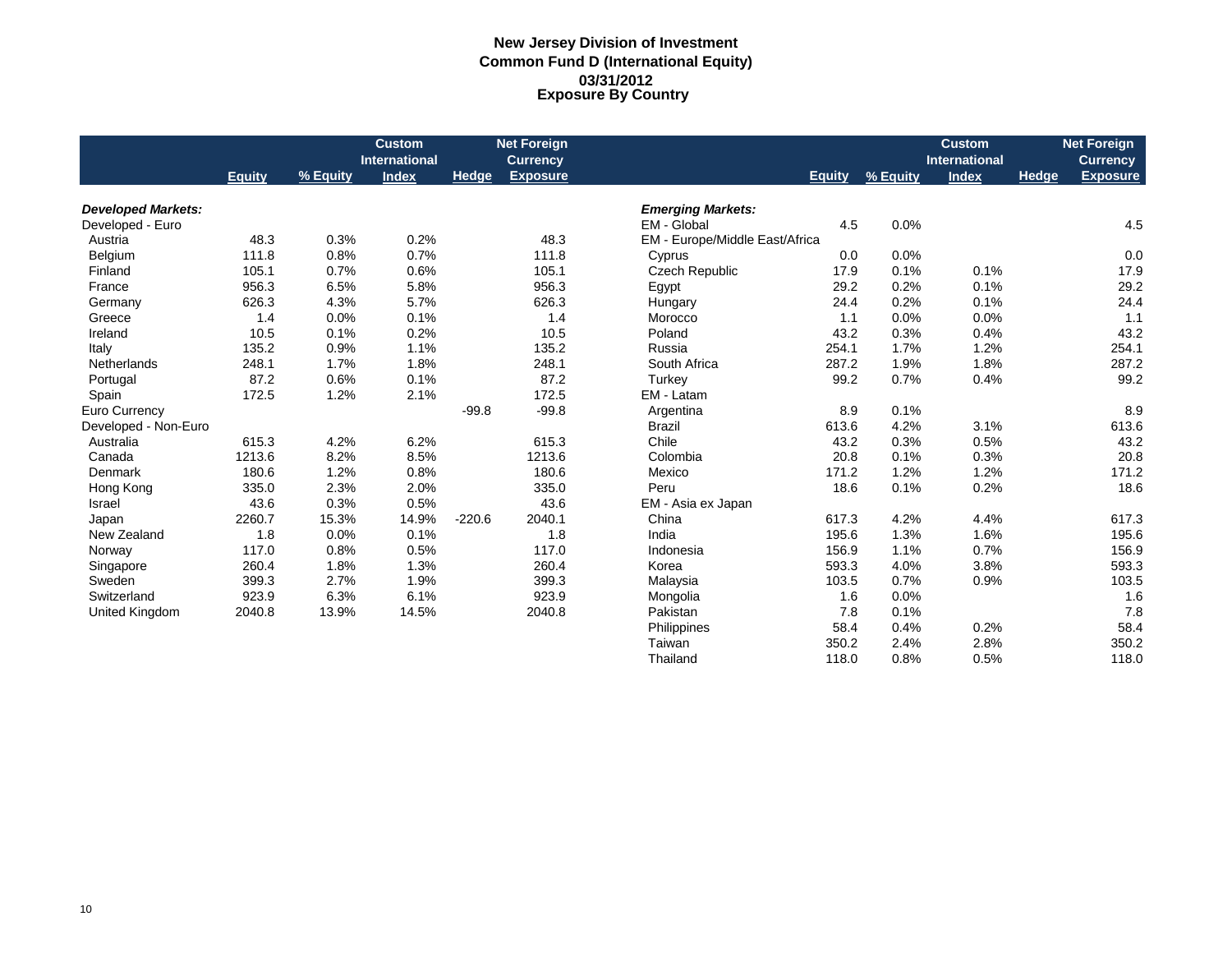### **New Jersey Division of Investment Cash Management Fund (CMF) 3/31/12**

### **PARTICIPATION**

|                            | <b>VALUE</b> | <b>PERCENTAGE</b> |  |  |  |
|----------------------------|--------------|-------------------|--|--|--|
| <b>STATE</b>               | \$5,282      | 59.25%            |  |  |  |
| <b>NON-STATE</b>           | \$3,634      | 40.75%            |  |  |  |
|                            |              |                   |  |  |  |
| TOTAL <sup>*</sup>         | \$8,916      | 100.00%           |  |  |  |
| Dollar amounts in millions |              |                   |  |  |  |

#### **PORTFOLIO ANNUALIZED INTEREST RATES**

|           | STATE | <b>NON-STATE</b> | <b>AVG.DAYS</b> |
|-----------|-------|------------------|-----------------|
| 3/30/2012 | 0.15% | 0.05%            | $\circ$<br>ر ہ  |





 *\*Total is at market.*

*\*\*Total is at par.*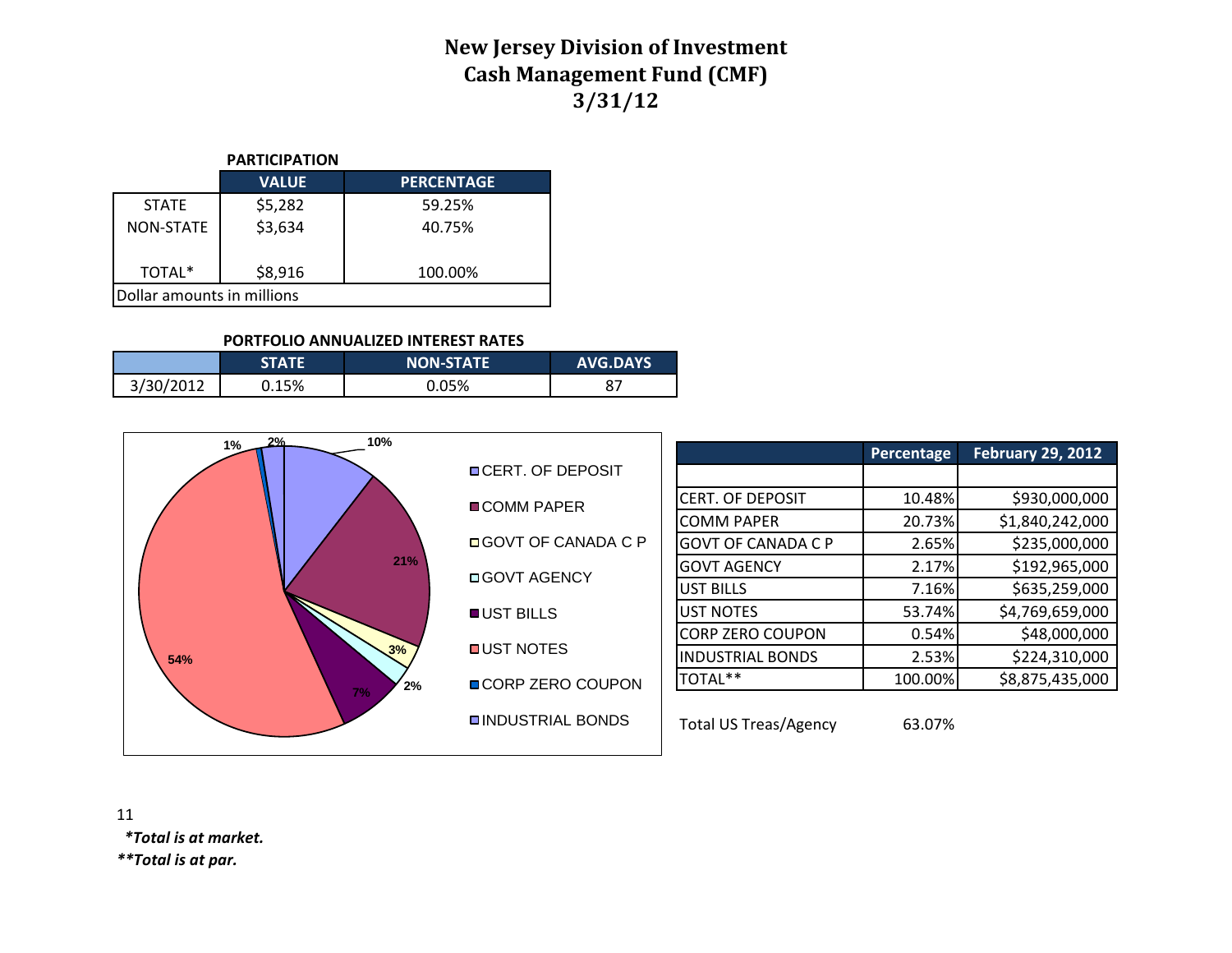COMMON PENSION FUND B -New Jersey Division of Investment Total Purchases for Fixed Income Required to be Reported by State Investment Council Regulations 3/1/12 through 3/31/12

### **CUSIP NUMBER** Security Long Name Shares/Par Value **Base Net Amount** 075887AW9 DIRECTV HOLDINGS/FING COMPANY GUAR 144A 03/42 5.15 19.000.000.000 19.714.521.39 25459HBB0 DUKE ENERGY INDIANA INC 1ST MORTGAGE 03/42 4.2 45,000,000.000 44,910,450.00 263901AD2 NEWMONT MINING CORP COMPANY GUAR 03/42 4.875 40,000,000.000 39,925,600.00 35671DAU9 INTER AMERICAN DEVEL BK SR UNSECURED 06/25 7. 20,000,000.000 19,412,275.00 372546AQ4 PROVINCE OF NEWFOUNDLAND DEBENTURES 10/21 9. 15,000,000.000 15,000,000.00 423012AA1 NEWMONT MINING CORP COMPANY GUAR 10/39 6.25 20,000,000.000 19,946,200.00 458182BV3 HEINEKEN NV SR UNSECURED 144A 04/22 3.4 18,000,000.000 25,506,020.00 500472AF2 MISSISSIPPI POWER CO SR UNSECURED 03/42 4.25 15,000,000.000 14,931,750.00 590545TJ8 BECTON DICKINSON SR UNSECURED 11/20 3.25 1,500,000.000 1,500,000.00 605417BZ6 FREEPORT MCMORAN C + G SR UNSECURED 03/22 3.55 20,000,000.000 19,889,000.00 651333DP8 GEORGE WASHINGTON UNIVER BONDS 09/22 3.485 15,000,000.000 22,995,600.00 651639AM8 PLAINS ALL AMER PIPELINE SR UNSECURED 06/22 3.65 19,000,000.000 22,795,001.94 651639AP1 PHILIPS ELECTRONICS NV SR UNSECURED 03/22 3.75 40,000,000.000 39,656,800.00 72650RAZ5 CBS CORP COMPANY GUAR 07/30 7.875 15,000,000.000 14,973,450.00 748148QR7 SAN ANTONIO TX ELEC + GAS REVE SANUTL 02/42 FIXED 4.427 2,000,000.000 2,938,033.33 796253Z21 PROVINCE OF QUEBEC UNSECURED 09/29 7.5 10,000,000.000 10,000,000.00 925524AH3 MESA AZ UTILITY SYS REVENUE MESUTL 07/35 FIXED 5.048 10,000,000.000 12,934,275.00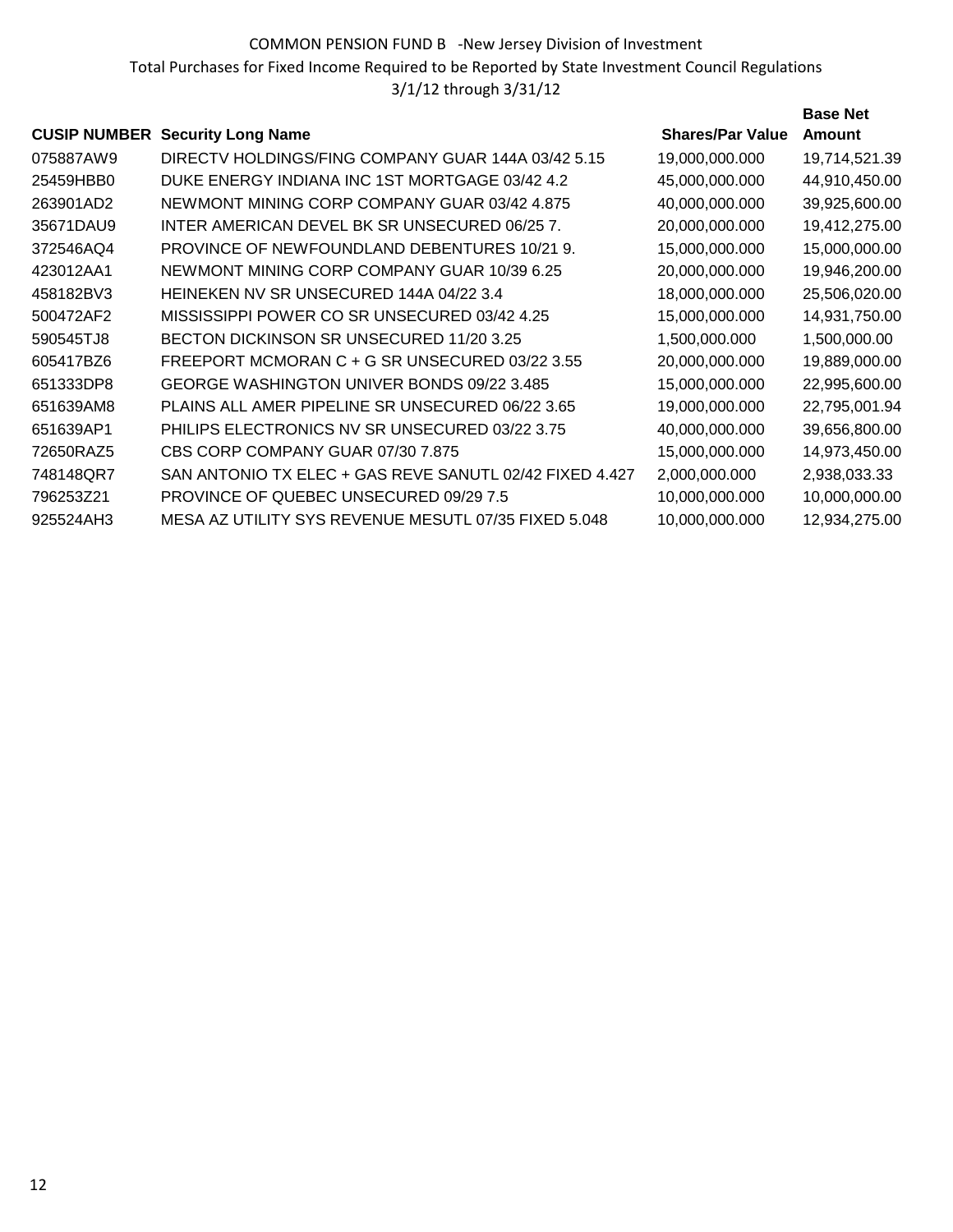### **HIGH YIELD**

### **New Jersey Division of Investment**

### **Total Purchases for Fixed Income Required to be Reported by State Investment Council Regulations**

### **3/1/12 through 3/31/12**

|                     |                                                      | <b>Shares/Par</b> | <b>Base Net</b> |
|---------------------|------------------------------------------------------|-------------------|-----------------|
| <b>CUSIP NUMBER</b> | <b>Security Long Name</b>                            | Value             | <b>Amount</b>   |
| 001546AM2           | AK STEEL CORP COMPANY GUAR 04/22 8.375               | 125,000.000       | 125,000.00      |
| 021332AC5           | ALTA MESA HLDGS/FINANC S COMPANY GUAR 10/18 9.625    | 175,000.000       | 183,938.98      |
| 03216NAD5           | AMSCAN HOLDINGS INC COMPANY GUAR 05/14 8.75          | 425,000.000       | 441,675.35      |
| 03938LAX2           | ARCELORMITTAL SR UNSECURED 02/22 6.25                | 435,000.000       | 442,353.68      |
| 04939MAE9           | ATLAS PIPELINE LP/FIN CO COMPANY GUAR 06/18 8.75     | 100,000.000       | 105,444.44      |
| 055381AS6           | BE AEROSPACE INC SR UNSECURED 04/22 5.25             | 650,000.000       | 654,437.50      |
| 060505DR2           | BANK OF AMERICA CORP JR SUBORDINA 12/49 VAR          | 275,000.000       | 285,618.05      |
| 107342AA5           | BRESNAN BROADBAND HOLDIN COMPANY GUAR 144A 12/18 8   | 200,000.000       | 213,311.11      |
| 12543DAN0           | CHS/COMMUNITY HEALTH SYS COMPANY GUAR 144A 11/19 8.  | 675,000.000       | 710,475.00      |
| 125581GA0           | CIT GROUP INC COMPANY GUAR 144A 05/17 7.             | 250,000.000       | 251,034.72      |
| 125581GL6           | CIT GROUP INC 03/18 5.25                             | 400,000.000       | 400,000.00      |
| 12562TAA9           | CKE HOLDINGS SENIOR NOTES 144A 03/16 10.5            | 500,000.000       | 514,375.00      |
| 125896BK5           | CMS ENERGY CORP 03/22 5.05                           | 50,000.000        | 49,844.50       |
| 12686CAY5           | CABLEVISION SYSTEMS CORP SR UNSECURED 09/17 8.625    | 550,000.000       | 598,331.25      |
| 12768RAA5           | CAESARS ENTERTAINMENT OP SECURED 04/18 12.75         | 500,000.000       | 457,893.76      |
| 14985VAC5           | CCM MERGER INC COMPANY GUAR 144A 05/19 9.125         | 450,000.000       | 450,000.00      |
| 165167BU0           | CHESAPEAKE ENERGY CORP COMPANY GUAR 11/20 6.875      | 405,000.000       | 435,860.16      |
| 17121EAD9           | CHRYSLER GP/CG CO ISSUER SECURED 06/21 8.25          | 400,000.000       | 405,975.00      |
| 171798AB7           | CIMAREX ENERGY CO COMPANY GUAR 05/22 5.875           | 300,000.000       | 300,000.00      |
| 178760AE4           | CITYCENTER HLDGS/FINANCE SECURED 01/17 10.75         | 548.000           | 548.00          |
| 18451QAE8           | CLEAR CHANNEL WORLDWIDE COMPANY GUAR 144A 03/20 7.   | 325,000.000       | 318,904.77      |
| 18451QAF5           | CLEAR CHANNEL WORLDWIDE COMPANY GUAR 144A 03/20 7.   | 2,695,000.000     | 2,695,000.00    |
| 189909AC8           | CMA CGM SR UNSECURED 144A 04/17 8.5                  | 300,000.000       | 209,233.34      |
| 19767QAK1           | HCA INC SR UNSECURED 12/14 9.                        | 50,000.000        | 55,837.50       |
| 20605PAD3           | CONCHO RESOURCES INC 10/22 5.5                       | 650,000.000       | 650,000.00      |
| 20854PAF6           | CONSOL ENERGY INC COMPANY GUAR 04/20 8.25            | 225,000.000       | 248,489.06      |
| 20854PAH2           | CONSOL ENERGY INC COMPANY GUAR 03/21 6.375           | 150,000.000       | 150,026.56      |
| 212015AG6           | CONTINENTAL RESOURCES COMPANY GUAR 144A 09/22 5.     | 1,240,000.000     | 1,244,406.25    |
| 21244WAA9           | CONVATEC HEALTHCARE COMPANY GUAR 144A 12/18 10.5     | 425,000.000       | 454,342.71      |
| 22282EAE2           | COVANTA HOLDING CORP SR UNSECURED 10/22 6.375        | 500,000.000       | 503,250.00      |
| 23327BAG8           | DJO FIN LLC/DJO FIN CORP SECURED 144A 03/18 8.75     | 275,000.000       | 277,297.92      |
| 26926XAB9           | EV ENERGY PARTNERS/FINAN COMPANY GUAR 04/198.        | 100,000.000       | 106,288.89      |
| 281023AN1           | EDISON MISSION ENERGY SR UNSECURED 06/13 7.5         | 175,000.000       | 149,255.21      |
| 29259GAB7           | ENDEAVOUR INTERNATIONAL SR SECURED 144A 03/18 12.    | 325,000.000       | 338,582.30      |
| 292757AB7           | ENERGYSOLUTIONS INC/LLC COMPANY GUAR 08/18 10.75     | 20,000.000        | 20,953.06       |
| 30251GAN7           | FMG RESOURCES AUG 2006 SR UNSECURED 144A 04/22 6.875 | 375,000.000       | 375,000.00      |
| 31620MAG1           | FIDELITY NATIONAL INFORM COMPANY GUAR 144A 03/22 5.  | 250,000.000       | 248,875.00      |
| 319963AP9           | FIRST DATA CORPORATION COMPANY GUAR 09/15 9.875      | 50,000.000        | 52,471.88       |
| 319963AT1           | FIRST DATA CORPORATION COMPANY GUAR 09/15 10.55      | 343,350.000       | 366,798.14      |
| 319963AV6           | FIRST DATA CORPORATION COMPANY GUAR 03/16 11.25      | 75,000.000        | 72,046.88       |
| 319963BC7           | FIRST DATA CORPORATION SR SECURED 144A 06/19 7.375   | 1,175,000.000     | 1,192,714.76    |
| 345143AC5           | FORBES ENERGY SERVICES COMPANY GUAR 06/19 9.         | 25,000.000        | 24,981.25       |
| 402629AF6           | GULFMARK OFFSHORE INC SR UNSECURED 144A 03/22 6.375  | 235,000.000       | 235,000.00      |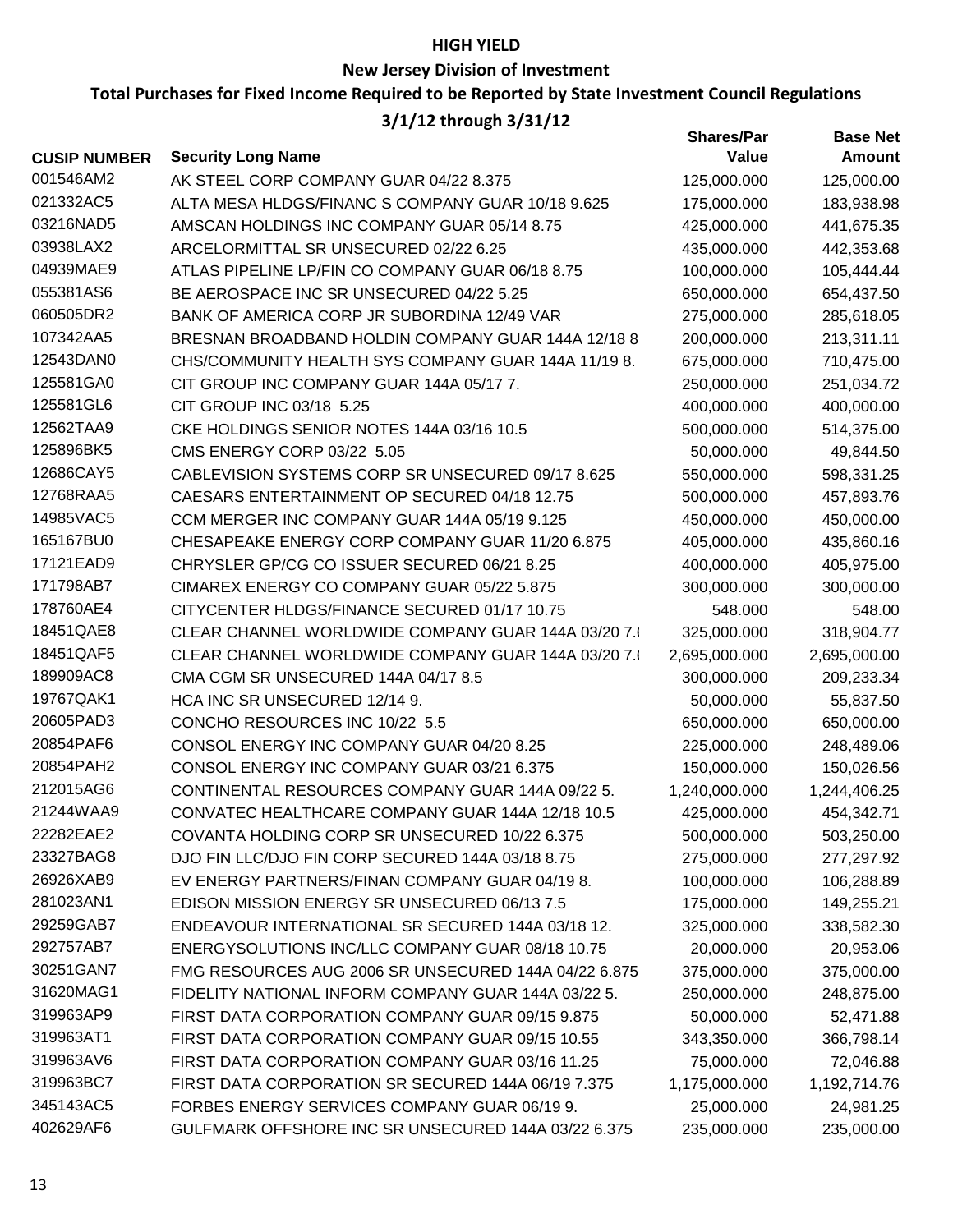### **HIGH YIELD**

### **New Jersey Division of Investment**

### **Total Purchases for Fixed Income Required to be Reported by State Investment Council Regulations**

### **3/1/12 through 3/31/12**

| 413627BM1 | CAESARS ENTERTAINMENT OP SECURED 12/18 10.            | 75,000.000     | 60,166.67     |
|-----------|-------------------------------------------------------|----------------|---------------|
| 415855AA3 | HARRON COMM/HARRON FIN SENIOR NOTES 144A 04/20 9.125  | 375,000.000    | 375,000.00    |
| 421933AK8 | HEALTH MANAGEMENT ASSOC SR UNSECURED 144A 01/20 7.3   | 450,000.000    | 476,065.62    |
| 427093AE9 | HERCULES OFFSHORE INC COMPANY GUAR 144A 04/19 10.25   | 375,000.000    | 375,000.00    |
| 427093AF6 | HERCULES OFFSHORE INC 04/17 7.125                     | 225,000.000    | 225,000.00    |
| 435765AE2 | HOLLY ENERGY PARTNERS LP COMPANY GUAR 144A 03/20 6.   | 230,000.000    | 235,175.00    |
| 442488BH4 | K HOVNANIAN ENTERPRISES SR SECURED 10/16 10.625       | 50,000.000     | 46,934.03     |
| 45823WAA7 | INTEGRA TELECOM SR SECURED 144A 04/16 10.75           | 500,000.000    | 463,552.08    |
| 488360AG3 | KEMET CORP SR SECURED 144A 05/18 10.5                 | 225,000.000    | 246,956.25    |
| 492914AT3 | KEY ENERGY SERVICES INC COMPANY GUAR 144A 03/21 6.75  | 75,000.000     | 76,973.44     |
| 52078PAD4 | LAWSON SOFTWARE UNSECURED 144A 04/19 9.375            | 2,775,000.000  | 2,778,750.00  |
| 536022AH9 | LINN ENERGY LLC/FIN CORP COMPANY GUAR 144A 11/19 6.25 | 250,000.000    | 249,972.50    |
| 552081AE1 | LYONDELLBASELL IND NV SENIOR NOTES 144A 04/19 5.      | 440,000.000    | 440,000.00    |
| 552953BX8 | MGM RESORTS INTL COMPANY GUAR 03/22 7.75              | 875,000.000    | 875,000.00    |
| 574599BH8 | MASCO CORP SR UNSECURED 03/22 5.95                    | 75,000.000     | 75,000.00     |
| 575384AF9 | MASONITE INTERNATIONAL C COMPANY GUAR 144A 04/21 8.2  | 175,000.000    | 186,900.00    |
| 59001AAP7 | MERITAGE HOMES CORP SR UNSECURED 144A 04/22 7.        | 525,000.000    | 527,062.50    |
| 609453AF2 | MONITRONICS INTERNATIONA 04/20 9.125                  | 885,000.000    | 895,312.50    |
| 640096AD5 | NEFF RENTAL LLC/NEFF FIN SECURED 144A 05/16 9.625     | 875,000.000    | 900,444.88    |
| 64128XAA8 | NEUBERGER BERMAN GRP/FIN SR UNSECURED 144A 03/20 5.6  | 175,000.000    | 175,000.00    |
| 64128XAC4 | NEUBERGER BERMAN GRP/FIN SR UNSECURED 144A 03/22 5.8  | 225,000.000    | 225,000.00    |
| 644274AC6 | NEW ENTERPRISE STONE + L COMPANY GUAR 144A 03/18 13.  | 300,000.000    | 300,000.00    |
| 681936AY6 | OMEGA HLTHCARE INVESTORS COMPANY GUAR 144A 03/24 5    | 225,000.000    | 225,000.00    |
| 719431AA6 | PHYSIO CONTROL INTERNATI SR SECURED 144A 01/19 9.875  | 150,000.000    | 160,073.96    |
| 723456AP4 | PINNACLE ENTERTAINMENT COMPANY GUAR 04/22 7.75        | 525,000.000    | 528,875.00    |
| 730481AF5 | J.B. POINDEXTER + CO UNSECURED 144A 04/22 9.          | 850,000.000    | 851,500.00    |
| 750323AB3 | RADIATION THERAPY SERVIC COMPANY GUAR 04/17 9.875     | 100,000.000    | 85,069.10     |
| 761679AA7 | REXEL SA COMPANY GUAR 144A 12/19 6.125                | 525,000.000    | 525,000.00    |
| 761735AM1 | REYNOLDS GRP ISS/REYNOLD SR UNSECURED 144A 08/19 9.8  | 200,000.000    | 204,481.26    |
| 767754CC6 | RITE AID CORP COMPANY GUAR 144A 03/20 9.25            | 275,000.000    | 281,286.81    |
| 76972KAC3 | LOGAN S ROADHOUSE INC SECURED 10/17 10.75             | 500,000.000    | 514,038.20    |
| 781749AA4 | RURAL METRO CORP SR UNSECURED 144A 07/19 10.125       | 100,000.000    | 94,815.63     |
| 78454LAD2 | SM ENERGY CO SR UNSECURED 11/21 6.5                   | 125,000.000    | 127,640.63    |
| 827048AN9 | SILGAN HOLDINGS INC SR UNSECURED 144A 04/20 5.        | 350,000.000    | 350,000.00    |
| 84762LAJ4 | SPECTRUM BRANDS INC SENIOR NOTES 144A 03/20 6.75      | 1,050,000.000  | 1,050,000.00  |
| 852061AH3 | SPRINT NEXTEL CORP SR UNSECURED 144A 11/21 11.5       | 305,000.000    | 351,978.47    |
| 852061AQ3 | SPRINT NEXTEL CORP COMPANY GUAR 144A 03/20 7.         | 325,000.000    | 330,307.64    |
| 85749P9B9 | STATE STR INSTL LIQUID RESVS                          | 20,823,524.620 | 20,823,524.62 |
| 86323MAB6 | STREAM GLOBAL SERVICES I SR SECURED 10/14 11.25       | 425,000.000    | 460,280.31    |
| 87509RAA1 | TAMINCO GLOBAL CHEMICAL SECURED 144A 03/20 9.75       | 335,000.000    | 355,152.08    |
| 877249AA0 | TAYLOR MORRISON COMM/MON SR UNSECURED 144A 04/20 7    | 320,000.000    | 322,000.00    |
| 89236LAB8 | TOYS R US PROPERTY CO I COMPANY GUAR 07/17 10.75      | 375,000.000    | 419,625.00    |
| 89400RAA7 | TRANSUNION HOLDING CO SR UNSECURED 144A 06/18 9.625   | 1,650,000.000  | 1,650,000.00  |
| 90321NAB8 | UR FINANCING ESCROW CORP SR UNSECURED 144A 05/20 7.   | 100,000.000    | 101,561.46    |
|           |                                                       |                |               |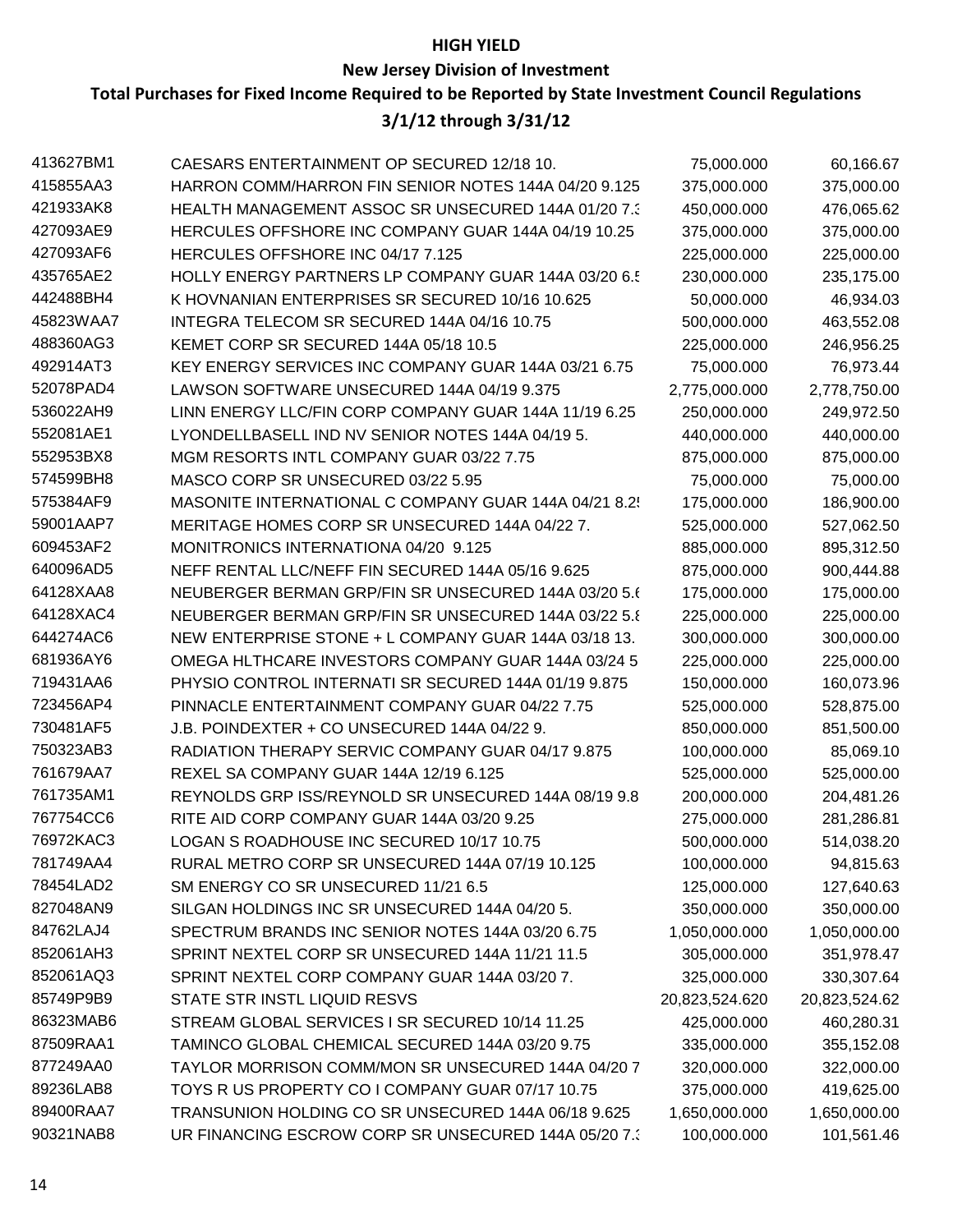### **HIGH YIELD**

### **New Jersey Division of Investment**

### **Total Purchases for Fixed Income Required to be Reported by State Investment Council Regulations 3/1/12 through 3/31/12**

| 90321NAC6 | UR FINANCING ESCROW CORP SR UNSECURED 144A 04/22 7.6  | 255,000.000   | 261,329.43   |
|-----------|-------------------------------------------------------|---------------|--------------|
| 903293BB3 | USG CORP COMPANY GUAR 144A 03/20 7.875                | 500,000.000   | 496,395.00   |
| 90345XAA0 | USPI FINANCE CORP SR UNSECURED 144A 04/20 9.          | 375,000.000   | 378,806.25   |
| 912909AG3 | US STEEL CORP 03/22 7.5                               | 175,000.000   | 175,000.00   |
| 92203PAJ5 | VANGUARD HLT HDG LLC/INC COMPANY GUAR 144A 02/19 7.75 | 565,000.000   | 568,967.95   |
| 92275PAF6 | VENOCO INC COMPANY GUAR 02/19 8.875                   | 150,000.000   | 139,421.35   |
| 92531XAM4 | VERSO PAPER HLDGS LLC/IN SR SECURED 144A 01/19 11.75  | 1,425,000.000 | 1,418,935.55 |
| 983130AS4 | WYNN LAS VEGAS LLC/CORP 1ST MORTGAGE 144A 03/22 5.37  | 750,000.000   | 745,868.75   |
| ACI01J432 | NOVASEP 12/13 8                                       | 155,000.000   | 392,706.43   |
|           |                                                       |               |              |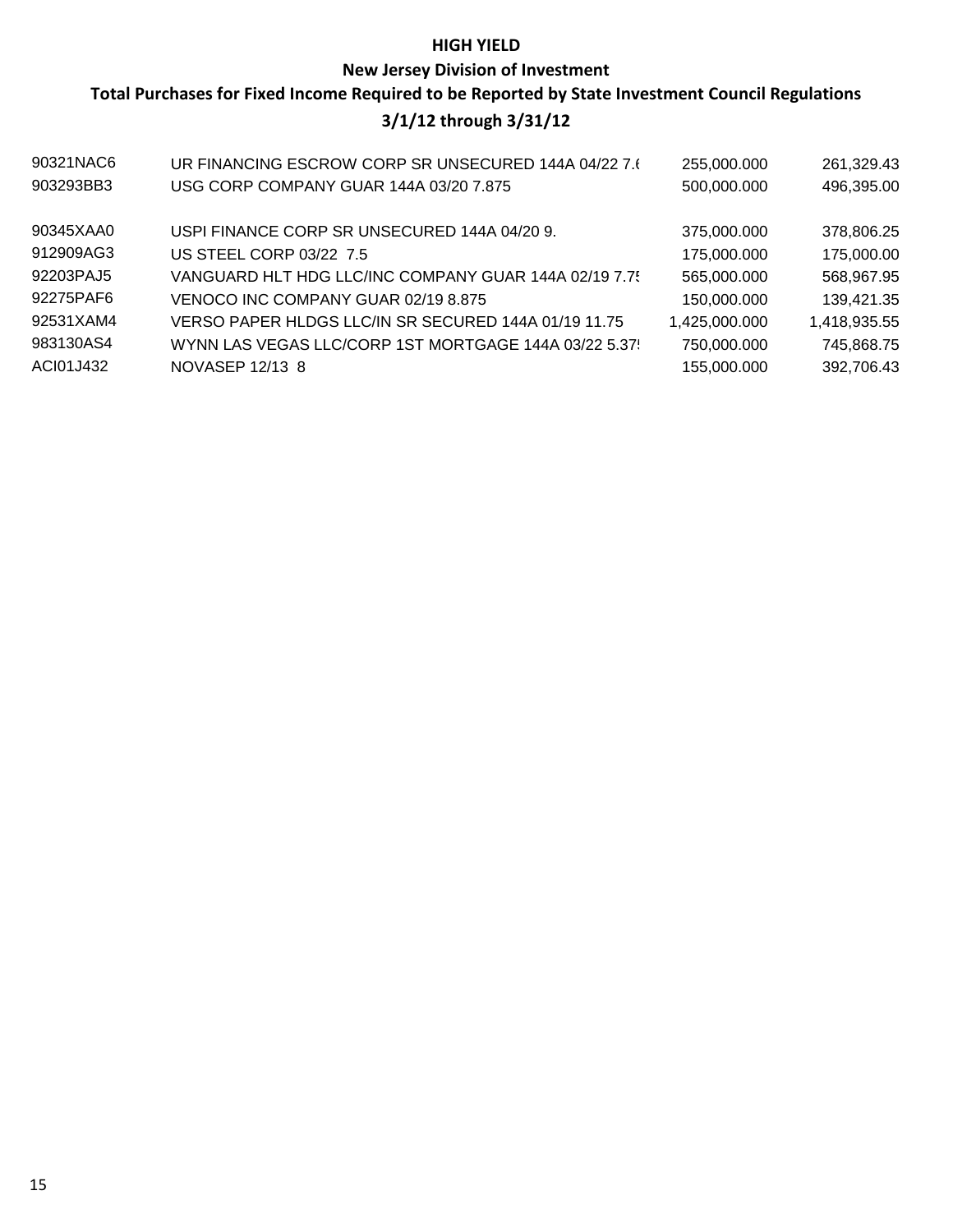### **OTHER FUNDS Total Purchases for Fixed Income Required to be Reported by State Investment Council Regulations 3/1/12 through 3/31/12**

# **PURCHASES: CASH MANAGEMENT FUND**

**Cusip Company Name Shares Purchased \$ Amount Purchased**

459200GT IBM CORP SR NOTES 25,000,000.00 25,210,000.00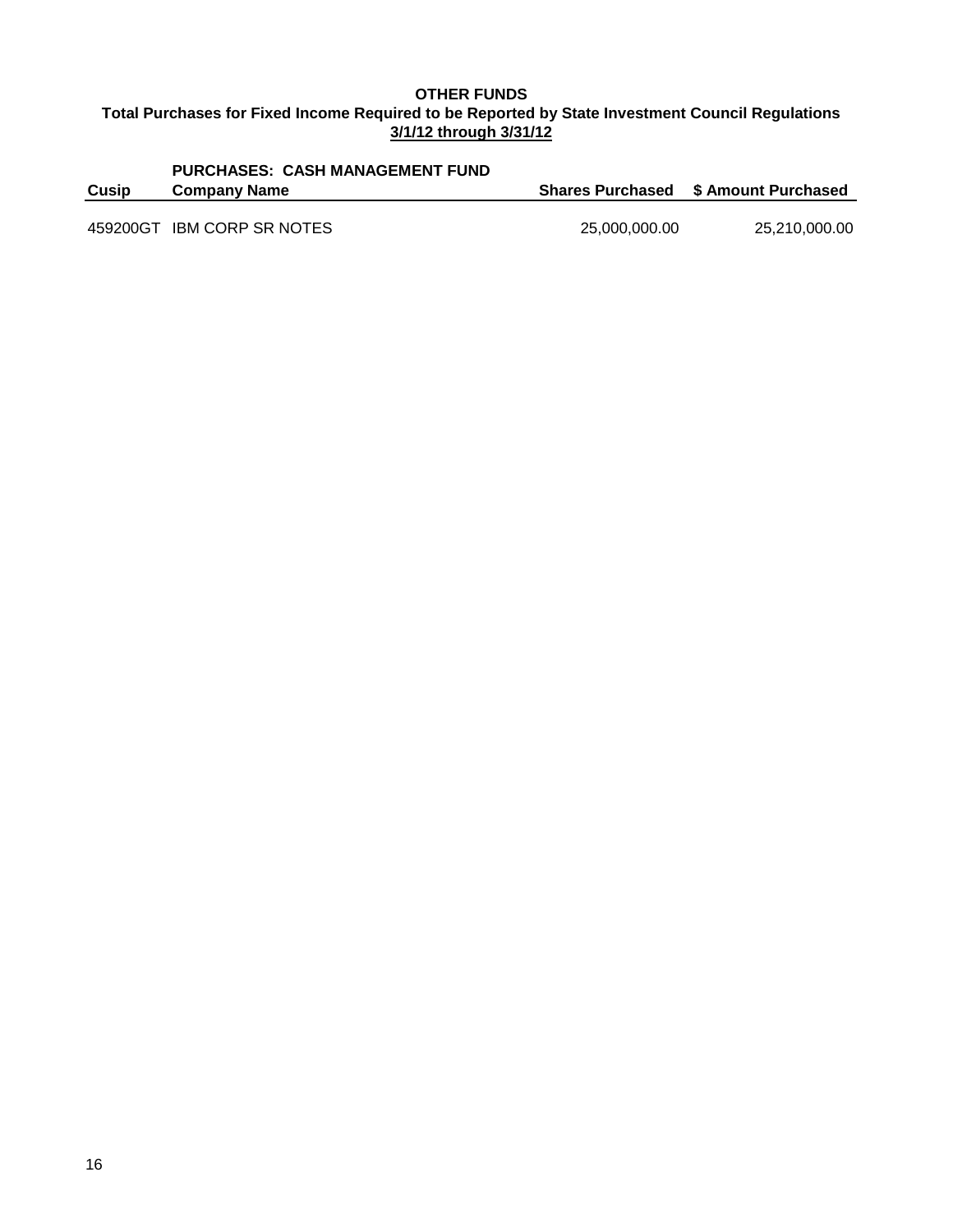## State Investment Council Regulation Violations and Other Reportable Matters<br>March 31, 2012

### **Newly Reported Violations**

| Date of   | Regulation                                                    | Description of Violation                                                                                                                                                                                                                                                                                              | Date                                                                           |
|-----------|---------------------------------------------------------------|-----------------------------------------------------------------------------------------------------------------------------------------------------------------------------------------------------------------------------------------------------------------------------------------------------------------------|--------------------------------------------------------------------------------|
| Violation | Violated                                                      |                                                                                                                                                                                                                                                                                                                       | Corrected                                                                      |
| 4/12/2012 | PL200, c. 250<br>(Investments in<br>(Investments in<br>Sudan) | On April 12, 2012 Schneider Electric, Japan Tobacco and<br>Hyundai Heavy Industries were added to the restricted security D sold Hyundai<br>Tran) and PL2005, interval month in the State's statutes governing investments in<br>Sudan and Iran. These securities were held by Common<br>Pension Fund D on that date. | Common<br>Pension Fund<br>Heavy<br>Industries on<br>4/19/12 and<br>$4/23/12$ . |

|                                   | Status of Outstanding Violations Previously Reported |                                                                                                                                                                                                                                                                                                                                                                                                |                                                                                                                                                         |  |  |  |  |  |  |
|-----------------------------------|------------------------------------------------------|------------------------------------------------------------------------------------------------------------------------------------------------------------------------------------------------------------------------------------------------------------------------------------------------------------------------------------------------------------------------------------------------|---------------------------------------------------------------------------------------------------------------------------------------------------------|--|--|--|--|--|--|
| Date of<br>Violation<br>2/10/2012 | Regulation<br>Violated<br>17:16-20.4(a)1             | Description of Violation<br>Subsequent to initial purchase, the market value of                                                                                                                                                                                                                                                                                                                | Date<br>Corrected                                                                                                                                       |  |  |  |  |  |  |
|                                   |                                                      | Government of Canada obligations exceeded 1% of the Cash<br>Management Fund due to a decrease in the overall fund<br>balance. The Regulation provides that the State Investment<br>Council be notified at its next regularly scheduled meeting and<br>the Division may be granted a six-month period of grace to<br>reduce the level of participation of the fund below the<br>maximum levels. | Certain of the<br>obligations will<br>mature in April,<br>and the CMF<br>lfund balance isl<br>expected to<br>lincrease with<br>lincome tax<br>receipts. |  |  |  |  |  |  |

| .<br>____              | -------- | ⊖ther<br>⊧ Matters<br>$  -$<br>, seportable <sup>,</sup><br>------------------ | _________________________                           | --------------- |
|------------------------|----------|--------------------------------------------------------------------------------|-----------------------------------------------------|-----------------|
| ـــــ<br>_____________ |          | ________________________<br><b>None</b><br>----------------                    | __________<br>_________________<br>________________ |                 |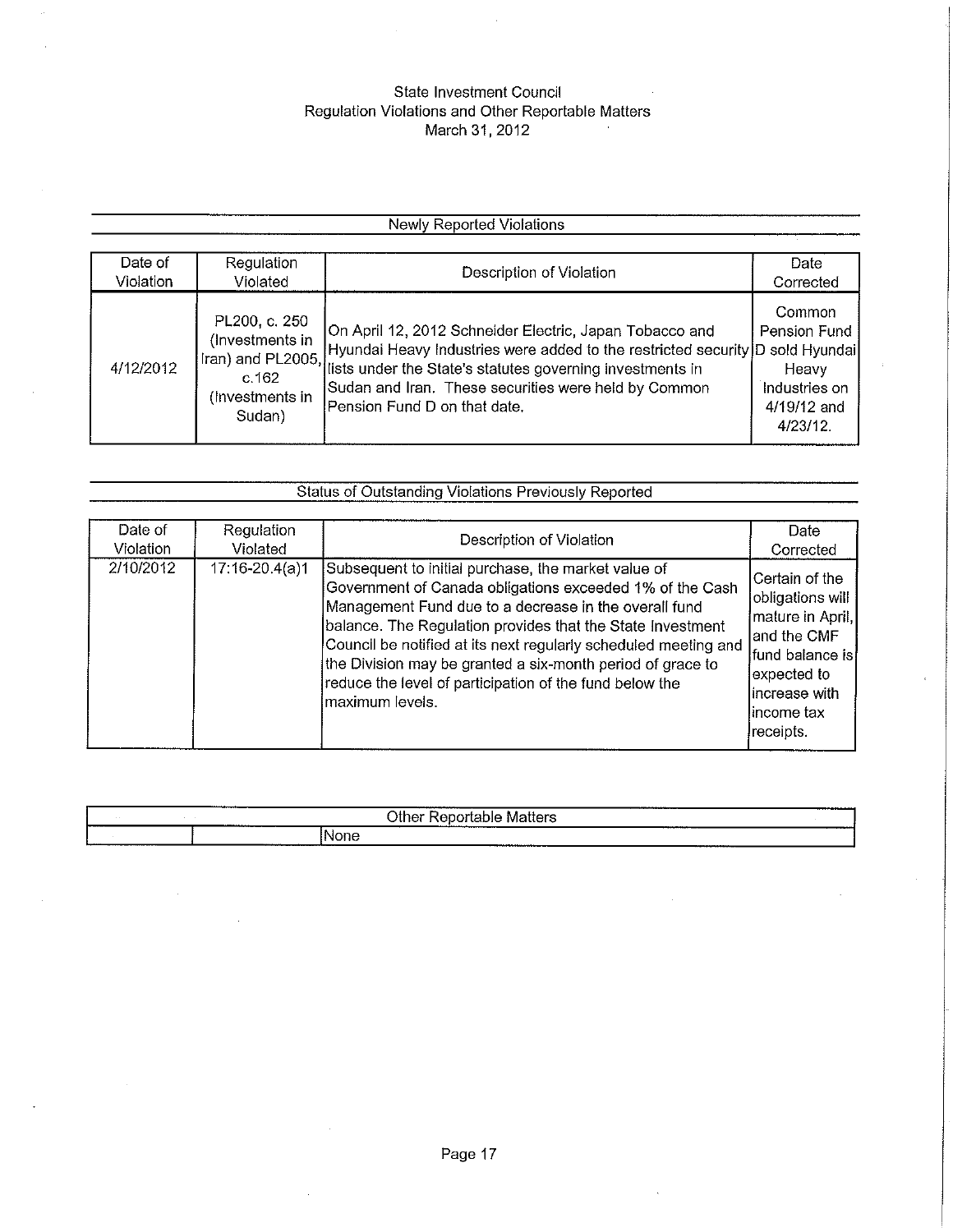### **Alternative Investments as of March 31, 2012**

**Provided To:** New Jersey Common Pension Fund E - Private Equity Portfolio **Provided From:** The PrivateEdge Group Presents underlying fund level information including the Portfolio's original commitments, funded amounts to date, remaining commitments and the distributions to date.

|                                             |                                    |                   |               | Α                                  |                               | в                                           | C                              | $=(B+C)$           | $=(B+C)/A$                            |
|---------------------------------------------|------------------------------------|-------------------|---------------|------------------------------------|-------------------------------|---------------------------------------------|--------------------------------|--------------------|---------------------------------------|
|                                             | <b>SIC</b><br>Presentation<br>Date | Inception<br>Date | Commitment    | Amount<br>Contributed <sup>1</sup> | <b>Unfunded</b><br>Commitment | <b>Current Market</b><br>Value <sup>3</sup> | Total Distributed <sup>2</sup> | <b>Total Value</b> | <b>Total Value</b><br><b>Multiple</b> |
| <b>Private Equity</b>                       |                                    |                   |               |                                    |                               |                                             |                                |                    |                                       |
| <b>Co-Investments</b>                       |                                    |                   | 500,000,000   | 278,829,410                        | 220,959,001                   | 294,464,788                                 | 1,020,468                      | 295,485,256        | 1.06                                  |
| SONJ Private Opportunities Fund II, L.P.    | Nov-07                             | Nov-07            | 400,000,000   | 182,170,200                        | 217,618,211                   | 199,502,237                                 | 770,552                        | 200,272,790        | 1.10                                  |
| SONJ Private Opportunities Fund, L.P.       | Oct-05                             | Sep-06            | 100,000,000   | 96,659,210                         | 3,340,790                     | 94,962,551                                  | 249,916                        | 95,212,467         | 0.99                                  |
| <b>Distressed Debt</b>                      |                                    |                   | 1,077,807,307 | 732,995,542                        | 421,984,539                   | 387,922,279                                 | 491,311,189                    | 879,233,468        | 1.20                                  |
| Avenue Asia Special Situations Fund IV      | <b>Jul-06</b>                      | Aug-06            | 30,000,000    | 26,283,722                         | 0                             | 16,750,932                                  | 10,832,073                     | 27,583,005         | 1.05                                  |
| Avenue Special Situations Fund V, LP        | Apr-07                             | May-07            | 200,000,000   | 200,000,000                        | $\mathbf 0$                   | 21,391,707                                  | 245,816,637                    | 267,208,344        | 1.34                                  |
| Avenue Special Situations IV                | Oct-05                             | Nov-05            | 20,000,000    | 20,000,000                         | $\mathbf 0$                   | 1,565,565                                   | 26,083,901                     | 27,649,466         | 1.38                                  |
| Centerbridge Capital Partners II, L.P.      | Mar-11                             | May-11            | 100,000,000   | 26,324,210                         | 73,666,957                    | 24,707,614                                  | $\mathbf 0$                    | 24,707,614         | 0.94                                  |
| Centerbridge Capital Partners, L.P.         | Jun-06                             | Jun-06            | 80,000,000    | 118,844,203                        | 9,536,214                     | 72,843,445                                  | 95,746,737                     | 168,590,182        | 1.42                                  |
| HIG Bayside Debt & LBO II                   | May-08                             | May-08            | 100,000,000   | 38,500,000                         | 61,500,000                    | 33,734,978                                  | 9,834,894                      | 43,569,872         | 1.13                                  |
| Knight/TPG NPL - R, L.P.                    | Dec-11                             | Mar-12            | 100,000,000   | 2,033,334                          | 97,966,666                    | 2,033,334                                   | $\Omega$                       | 2,033,334          | 1.00                                  |
| KPS Special Situations Fund III, LP         | Apr-07                             | May-07            | 25,000,000    | 16,466,162                         | 16,610,677                    | 12,093,527                                  | 8,840,242                      | 20,933,769         | 1.27                                  |
| MatlinPatterson Global Opps. Ptnrs. III     | Apr-07                             | Jun-07            | 100,000,000   | 88,279,898                         | 19,244,516                    | 22,674,735                                  | 43,328,861                     | 66,003,595         | 0.75                                  |
| MHR Institutional Partners III, L.P.        | Jun-06                             | May-07            | 75,000,000    | 66,000,000                         | 22,988,078                    | 67,544,052                                  | 19,135,603                     | 86,679,655         | 1.31                                  |
| TPG Financial Partners, L.P.                | May-08                             | May-08            | 47,807,307    | 35,285,615                         | 12,986,953                    | 16,966,481                                  | 13,512,978                     | 30,479,459         | 0.86                                  |
| TPG Opportunities Partners II, L.P.         | $Jul-11$                           | Mar-12            | 100,000,000   | 13,047,546                         | 86,952,454                    | 12,623,879                                  | 0                              | 12,623,879         | 0.97                                  |
| WLR Recovery Fund IV, LP                    | Oct-07                             | Oct-07            | 100,000,000   | 81,930,852                         | 20,532,024                    | 82,992,029                                  | 18,179,263                     | 101,171,292        | 1.23                                  |
| <b>Domestic Midmarket Buyout</b>            |                                    |                   | 2,150,000,000 | 1,411,989,280                      | 894,829,148                   | 1,249,256,056                               | 451,550,750                    | 1,700,806,806      | 1.20                                  |
| American Industrial Partners Capital Fund V | Dec-11                             | Dec-11            | 50,000,000    | 2,804,601                          | 47,195,399                    | 2,804,601                                   | $\mathbf 0$                    | 2,804,601          | 1.00                                  |
| Court Square Capital Partners II, L.P.      | Mar-07                             | May-07            | 100,000,000   | 76,627,273                         | 24,816,132                    | 86,767,504                                  | 8,472,263                      | 95,239,767         | 1.24                                  |
| InterMedia Partners VII, L.P.               | <b>Nov-05</b>                      | $Dec-05$          | 75,000,000    | 89,595,745                         | 4,621,739                     | 89,644,975                                  | 19,863,672                     | 109,508,647        | 1.22                                  |
| JLL Partners Fund V, L.P.                   | Nov-05                             | Dec-05            | 50,000,000    | 49,062,529                         | 5,261,749                     | 33,486,188                                  | 25,644,307                     | 59,130,495         | 1.21                                  |
| JLL PARTNERS FUND VI, LP                    | May-08                             | <b>Jun-08</b>     | 150,000,000   | 106,779,954                        | 87,766,153                    | 49,072,472                                  | 90,668,516                     | 139,740,988        | 1.31                                  |
| Lindsay Goldberg III, L.P.                  | $Jul-08$                           | Jul-08            | 200,000,000   | 77,002,195                         | 123,818,580                   | 71,405,373                                  | 10,917,650                     | 82,323,023         | 1.07                                  |
| Lindsay, Goldberg & Bessemer II, L.P.       | May-06                             | Jul-06            | 100,000,000   | 89,201,101                         | 10,798,899                    | 74,856,442                                  | 14,781,575                     | 89,638,017         | 1.00                                  |
| New Mountain Partners III, L.P.             | May-07                             | May-07            | 100,000,000   | 77,194,318                         | 37,735,066                    | 62,633,111                                  | 23,494,848                     | 86,127,959         | 1.12                                  |
| Oak Hill Capital Partners II, L.P.          | Jun-05                             | $Jul-05$          | 75,000,000    | 81,726,835                         | 1,975,092                     | 72,267,147                                  | 44,236,934                     | 116,504,081        | 1.43                                  |
| Oak Hill Capital Partners III, L.P.         | Sep-07                             | Oct-07            | 250,000,000   | 224,661,543                        | 67,749,787                    | 187,556,821                                 | 43,123,389                     | 230,680,210        | 1.03                                  |
| Onex Partners II, LP                        | Jul-06                             | Aug-06            | 100,000,000   | 88,595,222                         | 11,404,778                    | 61,199,636                                  | 69,901,762                     | 131,101,398        | 1.48                                  |
| Onex Partners III, LP                       | Nov-08                             | Dec-08            | 100,000,000   | 55,390,002                         | 53,322,564                    | 42,489,536                                  | 9,557,788                      | 52,047,324         | 0.94                                  |
| Quadrangle Capital Partners II              | <b>Jun-05</b>                      | Aug-05            | 50,000,000    | 43,796,716                         | 5,956,561                     | 37,423,909                                  | 17,503,704                     | 54,927,613         | 1.25                                  |
| Sterling Capital Partners IV, L.P.          | Sep-11                             | TBD               | 100,000,000   | 0                                  | 100,000,000                   | 0                                           | $\mathbf 0$                    | 0                  | 0.00                                  |
| Tenex Capital Partners, L.P.                | <b>Nov-10</b>                      | Jan-11            | 50,000,000    | 10,246,759                         | 43,085,749                    | 5,589,785                                   | 3,340,782                      | 8,930,567          | 0.87                                  |
| The Resolute Fund II, L.P.                  | Dec-07                             | Dec-07            | 100,000,000   | 62,053,513                         | 39,942,532                    | 54,568,603                                  | 7,895,018                      | 62,463,621         | 1.01                                  |
| TPG [STAR], LP                              | Feb-07                             | Mar-07            | 100,000,000   | 89,351,489                         | 16,163,026                    | 104,843,040                                 | 10,621,424                     | 115,464,464        | 1.29                                  |
| Vista Equity Partners Fund III, L.P.        | May-07                             | Jul-07            | 100,000,000   | 87,685,738                         | 13,429,091                    | 114,036,585                                 | 47,968,480                     | 162,005,065        | 1.85                                  |
| Vista Equity Partners Fund IV, L.P.         | $Jul-11$                           | Oct-11            | 200,000,000   | 49,171,728                         | 150,828,272                   | 45,613,094                                  | 3,558,639                      | 49,171,733         | 1.00                                  |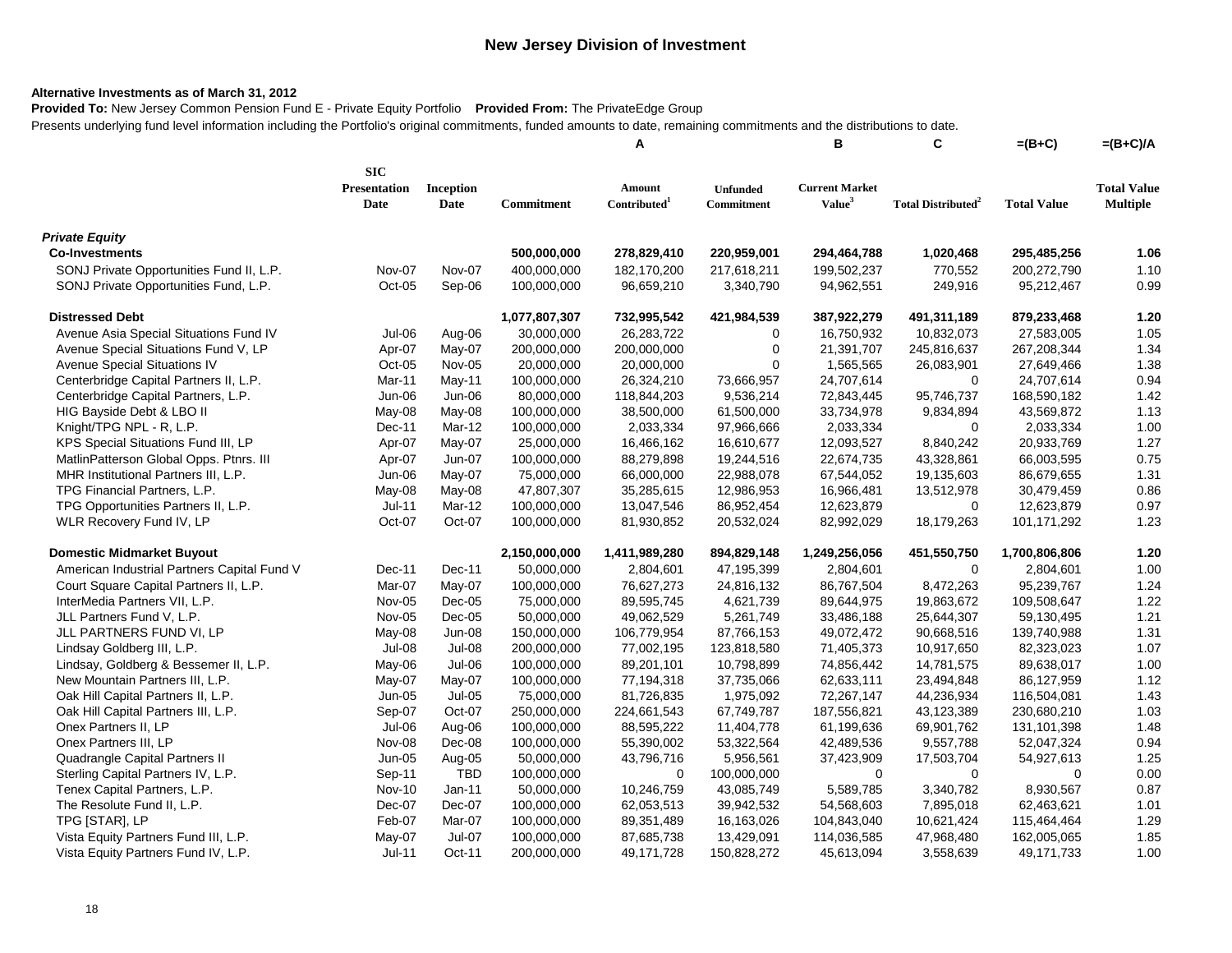### **Alternative Investments as of March 31, 2012**

**Provided To:** New Jersey Common Pension Fund E - Private Equity Portfolio **Provided From:** The PrivateEdge Group Presents underlying fund level information including the Portfolio's original commitments, funded amounts to date, remaining commitments and the distributions to date.

|                                          |                     |           |               | Α                        |                 | В                     | C                                    | $=(B+C)$           | $=(B+C)/A$         |
|------------------------------------------|---------------------|-----------|---------------|--------------------------|-----------------|-----------------------|--------------------------------------|--------------------|--------------------|
|                                          | <b>SIC</b>          |           |               |                          |                 |                       |                                      |                    |                    |
|                                          | <b>Presentation</b> | Inception |               | Amount                   | <b>Unfunded</b> | <b>Current Market</b> |                                      |                    | <b>Total Value</b> |
|                                          | Date                | Date      | Commitment    | Contributed <sup>1</sup> | Commitment      | Value <sup>3</sup>    | <b>Total Distributed<sup>2</sup></b> | <b>Total Value</b> | <b>Multiple</b>    |
| Welsh, Carson, Anderson & Stowe XI, L.P. | Sep-08              | Oct-08    | 100,000,000   | 51,042,019               | 48,957,981      | 52,997,235            | 0                                    | 52,997,235         | 1.04               |
| <b>Emerging Managers</b>                 |                     |           | 400,000,000   | 269,181,221              | 170,538,899     | 210,442,321           | 70,036,246                           | 280,478,567        | 1.04               |
| <b>CS/NJDI Emerging Opp</b>              | Jan-07              | Apr-07    | 200,000,000   | 158,621,282              | 81,098,838      | 110,422,597           | 64,809,822                           | 175,232,419        | 1.10               |
| Fairview Capstone Partners II, LP        | Jun-08              | Sep-08    | 100,000,000   | 46,614,287               | 53,385,713      | 41,755,659            | 1,441,766                            | 43,197,425         | 0.93               |
| Fairview Capstone Partners, LP           | Jan-07              | May-07    | 100,000,000   | 63,945,652               | 36,054,348      | 58,264,065            | 3,784,658                            | 62,048,723         | 0.97               |
| International                            |                     |           | 1,431,746,777 | 914,690,632              | 531,778,744     | 758,373,910           | 200,362,545                          | 958,736,456        | 1.05               |
| Anacap Credit Opportunities II, LP       | Oct-11              | Dec-11    | 79,812,692    | 5,517,852                | 74,294,840      | 5,590,995             | 61,774                               | 5,652,770          | 1.02               |
| Anacap Financial Partners II             | Mar-08              | May-08    | 145,403,927   | 70,047,155               | 93,448,064      | 66,117,137            | 23,504,175                           | 89,621,312         | 1.28               |
| <b>GS Private Equity Partners (NJ)</b>   | Aug-05              | Feb-06    | 200,000,000   | 176,654,929              | 27,109,208      | 126,766,560           | 34,988,390                           | 161,754,950        | 0.92               |
| GS Private Equity Partners (NJ) II       | Mar-07              | Jul-07    | 206,530,158   | 132,149,026              | 75,443,954      | 126,399,538           | 5,764,612                            | 132, 164, 149      | 1.00               |
| New Jersey Asia Investors II, L.P.       | May-11              | Jul-11    | 100,000,000   | 7,230,611                | 92,959,117      | 5,641,599             | 190,091                              | 5,831,690          | 0.81               |
| New Jersey Asia Investors, L.P.          | Nov-07              | Jan-08    | 100,000,000   | 63,737,484               | 43,618,229      | 58,962,645            | 17,790,069                           | 76,752,714         | 1.20               |
| NJHL European BO Investment II Series B  | Nov-06              | Apr-07    | 200,000,000   | 118,467,423              | 44,723,625      | 109,155,169           | 19,020,530                           | 128,175,699        | 1.08               |
| NJHL European Buyout Investment Series A | Aug-05              | Feb-06    | 200,000,000   | 172,424,211              | 29,750,667      | 122,250,749           | 44,386,521                           | 166,637,270        | 0.97               |
| NJHL European Buyout Investment Series C | Mar-08              | Mar-08    | 200,000,000   | 168,461,941              | 50,431,040      | 137,489,519           | 54,656,384                           | 192,145,903        | 1.14               |
| <b>Large Buyout</b>                      |                     |           | 1,393,250,000 | 1,468,841,487            | 225,023,719     | 1,070,814,204         | 483,855,935                          | 1,554,670,139      | 1.06               |
| Apollo Investment Fund VI, L.P.          | Jul-05              | Nov-05    | 50,000,000    | 128,844,022              | 10,547,441      | 46,408,168            | 75,279,438                           | 121,687,605        | 0.94               |
| Blackstone Capital Partners V, L.P.      | <b>Jul-05</b>       | Oct-05    | 100,000,000   | 96,496,191               | $\Omega$        | 84,258,812            | 9,403,030                            | 93,661,842         | 0.97               |
| Blackstone Capital Partners VI, L.P.     | Dec-11              | Mar-12    | 50,000,000    | 149,070                  | 49,850,930      | 149,070               | 0                                    | 149,070            | 1.00               |
| Hellman & Friedman Capital Partners VI   | Dec-06              | Apr-07    | 100,000,000   | 94,633,545               | 5,201,307       | 90,470,581            | 33,018,948                           | 123,489,529        | 1.30               |
| Silver Lake Partners III, LP             | Jan-07              | Jan-07    | 100,000,000   | 72,888,279               | 36,372,036      | 51,761,657            | 49,533,889                           | 101,295,546        | 1.39               |
| TPG Partners V, L.P.                     | Mar-06              | Sep-06    | 187,500,000   | 251,424,404              | 27,288,809      | 110,016,690           | 79,869,168                           | 189,885,858        | 0.76               |
| TPG Partners VI, L.P.                    | May-08              | May-08    | 180,000,000   | 219,922,977              | 66,363,196      | 95,681,471            | 76,667,839                           | 172,349,310        | 0.78               |
| Warburg Pincus Private Equity IX, LP     | Jun-05              | Aug-05    | 200,000,000   | 200,000,000              | 0               | 190,851,153           | 103,382,820                          | 294,233,973        | 1.47               |
| Warburg Pincus Private Equity VIII       | Jun-06              | Jun-06    | 25,750,000    | 26,883,000               | $\Omega$        | 23,818,088            | 33,704,608                           | 57,522,696         | 2.14               |
| Warburg Pincus Private Equity X, LP      | Sep-07              | Oct-07    | 400,000,000   | 377,600,000              | 29,400,000      | 377,398,515           | 22,996,195                           | 400,394,710        | 1.06               |
| <b>Mezzanine Debt</b>                    |                     |           | 610,000,000   | 419,710,169              | 247,976,691     | 279,153,794           | 219,245,802                          | 498,399,596        | 1.19               |
| Audax Mezzanine Partners II              | Sep-06              | Nov-06    | 50,000,000    | 50,069,620               | 5,746,569       | 23,916,682            | 37,371,904                           | 61,288,586         | 1.22               |
| Blackstone Mezzanine Partners II, LP     | Apr-06              | Apr-06    | 45,000,000    | 40,017,311               | 7,804,388       | 25,363,170            | 29,944,482                           | 55,307,652         | 1.38               |
| Carlyle Mezzanine Partners II, L.P.      | Dec-07              | Dec-07    | 75,000,000    | 60,231,094               | 30,982,549      | 34,701,726            | 33,078,842                           | 67,780,568         | 1.13               |
| Gleacher Mezzanine Fund II, LP           | Aug-06              | Nov-06    | 40,000,000    | 26,908,430               | 13,116,620      | 17,400,923            | 11,230,451                           | 28,631,374         | 1.06               |
| GSO Capital Opportunities Fund II, LP    | $Jun-11$            | Nov-11    | 150,000,000   | 31,109,383               | 118,890,617     | 30,838,420            | 270,954                              | 31,109,374         | 1.00               |
| GSO Capital Opportunities Fund, LP       | May-08              | Jul-08    | 100,000,000   | 112,465,774              | 7,006,551       | 82,289,099            | 60,169,557                           | 142,458,656        | 1.27               |
| Newstone Capital Partners II, L.P.       | Mar-11              | May-11    | 100,000,000   | 37,728,055               | 62,271,945      | 38,310,362            | 1,028,453                            | 39,338,815         | 1.04               |
| Newstone Capital Partners, L.P.          | Dec-06              | Feb-07    | 50,000,000    | 61,180,503               | 2,157,452       | 26,333,412            | 46, 151, 159                         | 72,484,571         | 1.18               |
| <b>Secondaries</b>                       |                     |           | 276.073.490   | 242,397,524              | 45.228.393      | 205,310,014           | 87,333,796                           | 292,643,810        | 1.21               |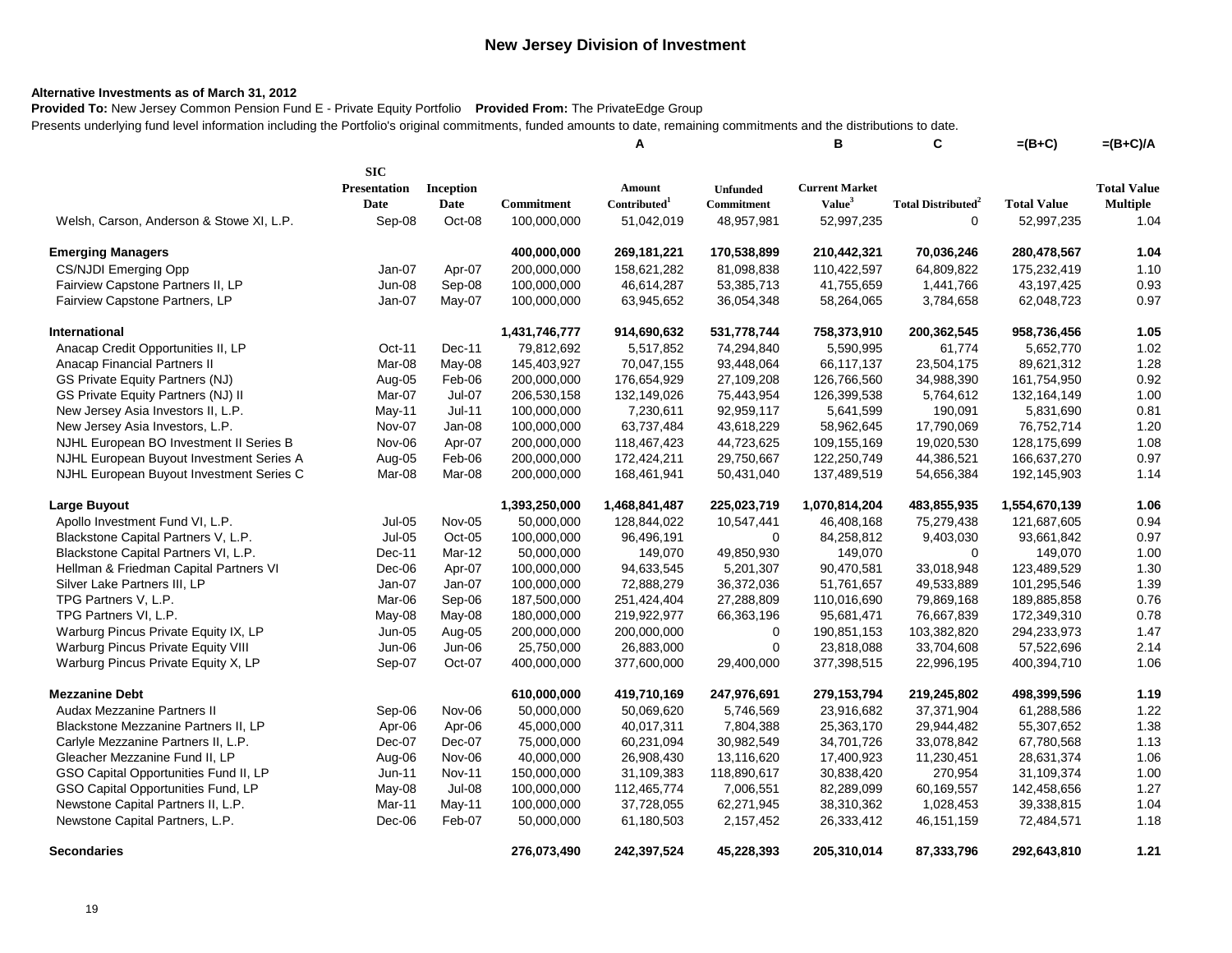#### **Alternative Investments as of March 31, 2012**

**Provided To:** New Jersey Common Pension Fund E - Private Equity Portfolio **Provided From:** The PrivateEdge Group

Presents underlying fund level information including the Portfolio's original commitments, funded amounts to date, remaining commitments and the distributions to date. **A B C =(B+C) =(B+C)/A**

|                                                | <b>SIC</b>          |               |               |                          |                 |                       |                                      |                    |                    |
|------------------------------------------------|---------------------|---------------|---------------|--------------------------|-----------------|-----------------------|--------------------------------------|--------------------|--------------------|
|                                                | <b>Presentation</b> | Inception     |               | Amount                   | <b>Unfunded</b> | <b>Current Market</b> |                                      |                    | <b>Total Value</b> |
|                                                | <b>Date</b>         | Date          | Commitment    | Contributed <sup>1</sup> | Commitment      | Value <sup>3</sup>    | <b>Total Distributed<sup>2</sup></b> | <b>Total Value</b> | <b>Multiple</b>    |
| Lexington Capital Partners VI-A                | May-06              | $Jun-06$      | 50,000,000    | 49,921,674               | 173,464         | 34,583,905            | 21,698,239                           | 56,282,145         | 1.13               |
| NB Sec Opps Offshore Fund II LP                | Jul-08              | Jul-08        | 100,000,000   | 76,855,605               | 25,670,351      | 72,525,624            | 28,769,565                           | 101,295,189        | 1.32               |
| Partners Group Secondary 2006 LP               | May-06              | Sep-06        | 53,459,731    | 51,456,167               | 5,586,455       | 29,147,021            | 26,577,047                           | 55,724,069         | 1.08               |
| Partners Group Secondary 2008, L.P.            | Sep-08              | Sep-08        | 72,613,759    | 64,164,079               | 13,798,123      | 69,053,463            | 10,288,945                           | 79,342,408         | 1.24               |
| <b>Small/Midsize Buyout</b>                    |                     |               | 650,000,000   | 484,099,373              | 241,611,014     | 412,248,947           | 143,907,399                          | 556,156,347        | 1.15               |
| <b>CSFB/NJDI Investment Fund</b>               | Aug-05              | <b>Nov-05</b> | 650,000,000   | 484,099,373              | 241,611,014     | 412,248,947           | 143,907,399                          | 556,156,347        | 1.15               |
| <b>Special Situations</b>                      |                     |               | 500,000,000   | 37,293,900               | 462,706,100     | 37,293,900            | 0                                    | 37,293,900         | 1.00               |
| Blackstone TOP Fund-A, L.P.                    | Dec-11              | $Jan-12$      | 500,000,000   | 37,293,900               | 462,706,100     | 37,293,900            | 0                                    | 37,293,900         | 1.00               |
| <b>Venture Capital</b>                         |                     |               | 280,000,000   | 171,306,947              | 130,651,382     | 165,886,572           | 35,631,723                           | 201,518,295        | 1.18               |
| General Catalyst Group VI, L.P.                | Dec-11              | $Jan-12$      | 15,000,000    | 150,000                  | 14,850,000      | 150,000               | 0                                    | 150,000            | 1.00               |
| JP Morgan Direct/Pooled VC Instit III          | Feb-06              | $Jun-06$      | 50,000,000    | 40,656,471               | 12,231,030      | 40,064,355            | 4,592,478                            | 44,656,833         | 1.10               |
| JP Morgan Direct VC Institutional III          |                     |               | 10,000,000    | 872,050                  | 202,050         | 1,200,423             | 195,314                              | 1,395,737          | 1.60               |
| JP Morgan Pooled VC Institutional III          |                     |               | 40,000,000    | 39,784,421               | 12,028,980      | 38,863,931            | 4,397,164                            | 43,261,095         | 1.09               |
| Khosla Venutres IV, L.P.                       | May-11              | $Jan-12$      | 25,000,000    | 3,750,000                | 21,250,000      | 3,750,000             | $\Omega$                             | 3,750,000          | 1.00               |
| NB Crossroads Fund XVIII                       | Aug-06              | Nov-06        | 50,000,000    | 42,000,000               | 9,250,000       | 46,950,479            | 6,075,560                            | 53,026,039         | 1.26               |
| NB/NJ Custom Investment Fund                   | Mar-07              | Aug-07        | 100,000,000   | 84,750,476               | 33,070,352      | 74,971,739            | 24,963,685                           | 99,935,424         | 1.18               |
| Tenaya Capital VI, L.P.                        | Dec-11              | <b>TBD</b>    | 40,000,000    | $\Omega$                 | 40,000,000      | $\Omega$              | $\Omega$                             |                    |                    |
| <b>Private Equity Subtotal</b>                 |                     |               | 9,268,877,574 | 6,431,335,486            | 3,593,287,632   | 5,071,166,786         | 2,184,255,854                        | 7,255,422,639      | 1.13               |
| <b>Real Estate</b>                             |                     |               |               |                          |                 |                       |                                      |                    |                    |
| AEW Core Property Trust U.S. Inc.              | Apr-07              | Oct-07        | 100,000,000   | 100,000,000              | 0               | 82,185,316            | 14,165,933                           | 96,351,249         | 0.96               |
| ARA Asia Dragon Limited                        | $Jul-07$            | Sep-07        | 100,000,000   | 83,523,000               | 16,477,000      | 106,979,535           | 13,287,692                           | 120,267,227        | 1.44               |
| <b>Blackrock Diamond Property Fund</b>         | Nov-05              | Jun-06        | 50,000,000    | 50,000,000               | $\Omega$        | 18,253,133            | 716,701                              | 18,969,834         | 0.38               |
| Blackstone Real Estate V                       | Feb-06              | Feb-06        | 75,000,000    | 77,963,480               | 3,520,395       | 79,294,282            | 26,482,620                           | 105,776,903        | 1.36               |
| <b>Blackstone Real Estate VI</b>               | Feb-07              | Feb-07        | 143,624,688   | 129,926,224              | 17,553,346      | 146,941,121           | 9,775,331                            | 156,716,452        | 1.21               |
| <b>Blackstone Real Estate VII</b>              | Aug-11              | Dec-11        | 300,000,000   | 61,470,639               | 238,529,361     | 61,470,639            | $\Omega$                             | 61,470,639         | 1.00               |
| Capri Urban                                    | Apr-07              | Sep-07        | 50,000,000    | 42,380,980               | 7,619,020       | 26,695,271            | 0                                    | 26,695,271         | 0.63               |
| Carlyle Realty Partners V LP                   | Nov-06              | Feb-07        | 100,000,000   | 114,182,001              | 40,086,290      | 63,614,455            | 55,700,059                           | 119,314,514        | 1.04               |
| <b>CBRE Strategic Partners Europe Fund III</b> | Feb-07              | May-07        | 54,700,222    | 53,981,104               | 719,118         | 31,907,342            | $\Omega$                             | 31,907,342         | 0.59               |
| CBRE Strategic Partners U.S. Opp V             | Sep-07              | <b>Nov-07</b> | 75,000,000    | 69,388,002               | 7,564,490       | 59,632,095            | 2,374,604                            | 62,006,699         | 0.89               |
| <b>CBRE Strategic Partners US Fund IV</b>      | Nov-05              | $Dec-05$      | 50,000,000    | 50,000,000               | $\mathbf 0$     | 11,611,300            | $\Omega$                             | 11,611,300         | 0.23               |
| CIM Fund III, L.P.                             | Apr-07              | Jul-07        | 50,000,000    | 38,317,116               | 11,682,884      | 40,330,620            | 148,159                              | 40,478,779         | 1.06               |
| CIM Urban REIT, LLC                            | Apr-06              | Jun-06        | 50,000,000    | 50,000,000               | 0               | 49,397,771            | 7,653,371                            | 57,051,142         | 1.14               |
| <b>CPI Capital Partners Europe</b>             | Mar-06              | Nov-06        | 82,558,026    | 61,903,691               | 22,694,257      | 23,117,358            | 4,757,227                            | 27,874,585         | 0.45               |
| Exeter - Core Industrial Venture Fund          | Dec-11              | <b>TBD</b>    | 200,000,000   | $\mathbf 0$              | 200,000,000     | $\Omega$              | $\Omega$                             | $\Omega$           | 0.00               |
| Five Mile Capital Partners II, LP              | Oct-07              | Dec-07        | 100,000,000   | 100,000,000              | 8,810,268       | 73,224,716            | 23,515,630                           | 96,740,346         | 0.97               |
| Guggenheim Structured Real Estate III          | Sep-07              | Sep-07        | 100,000,000   | 100,000,000              | $\Omega$        | 35,019,258            | 39,995,322                           | 75,014,580         | 0.75               |
| Heitman America Real Estate Trust, L.P.        | Nov-06              | $Jan-07$      | 100,000,000   | 100,000,000              | $\Omega$        | 95,851,239            | 13,427,352                           | 109,278,591        | 1.09               |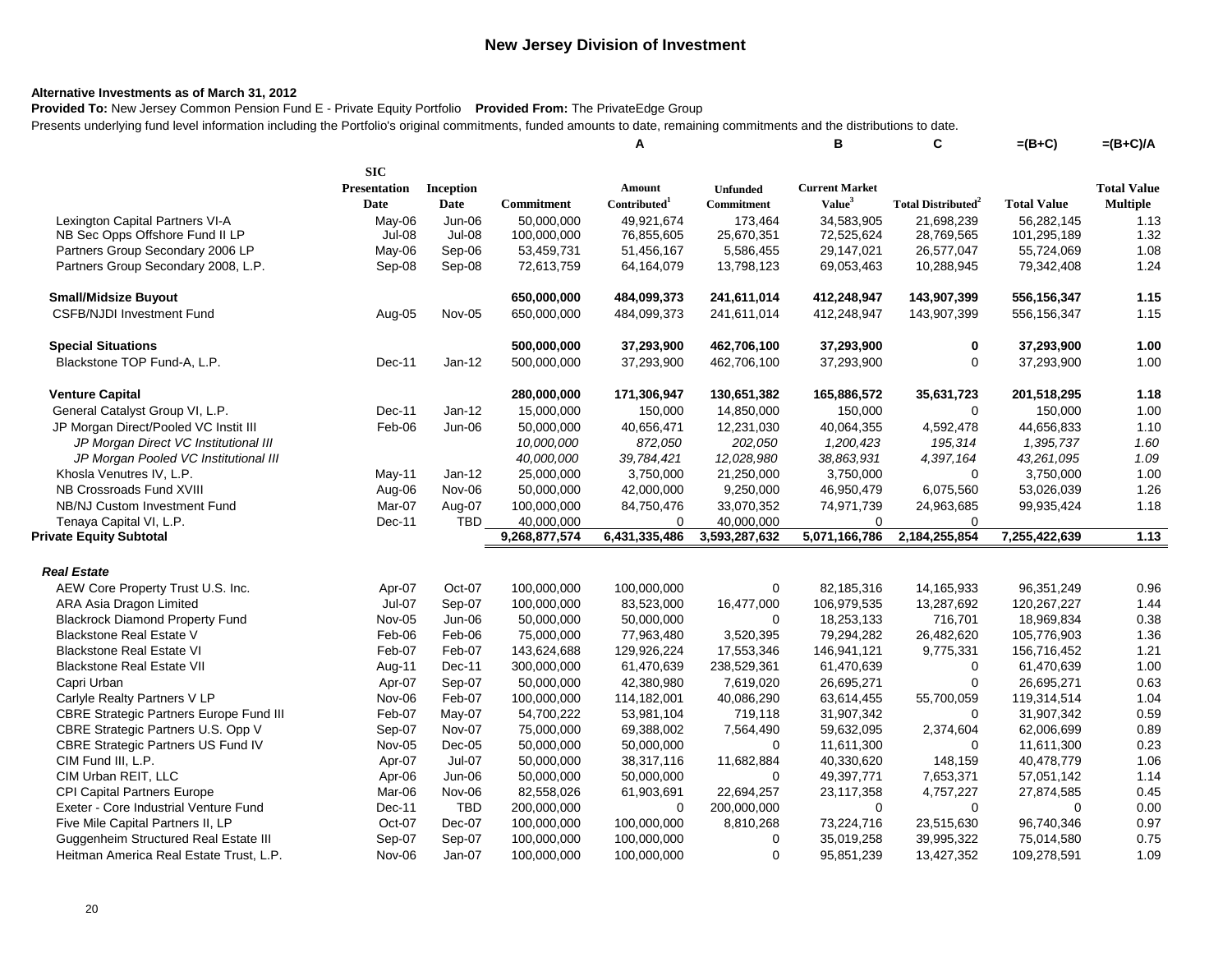#### **Alternative Investments as of March 31, 2012**

**Provided To:** New Jersey Common Pension Fund E - Private Equity Portfolio **Provided From:** The PrivateEdge Group

Presents underlying fund level information including the Portfolio's original commitments, funded amounts to date, remaining commitments and the distributions to date. **A B C =(B+C) =(B+C)/A**

|                                              | <b>SIC</b>          |               |               |                          |                 |                       |                                       |                    |                    |
|----------------------------------------------|---------------------|---------------|---------------|--------------------------|-----------------|-----------------------|---------------------------------------|--------------------|--------------------|
|                                              | <b>Presentation</b> | Inception     |               | Amount                   | <b>Unfunded</b> | <b>Current Market</b> |                                       |                    | <b>Total Value</b> |
|                                              | Date                | Date          | Commitment    | Contributed <sup>1</sup> | Commitment      | Value <sup>3</sup>    | <b>Total Distributed</b> <sup>2</sup> | <b>Total Value</b> | <b>Multiple</b>    |
| JP Morgan Alternative Property Fund II       | $Dec-05$            | Mar-06        | 50,000,000    | 50,000,000               | $\mathbf 0$     | 20,670,614            | 8,334,871                             | 29,005,485         | 0.58               |
| L&B Diversified Strategy Partners, LP        | Sep-07              | Mar-08        | 34,300,000    | 31,856,592               | 2,443,409       | 16,760,320            | 14,553,380                            | 31,313,700         | 0.98               |
| LaSalle Asia Opportunity Fund III            | Jul-07              | Jul-07        | 100,000,000   | 62,407,265               | 41,878,405      | 48,264,506            | 7,037,162                             | 55,301,668         | 0.89               |
| Lone Star Fund VII (U.S.) LP                 | May-11              | May-11        | 300,000,000   | 121,042,860              | 181,546,102     | 121,410,583           | 9,383,647                             | 130,794,229        | 1.08               |
| Lone Star Real Estate Fund II (U.S.) LP      | May-11              | May-11        | 100,000,000   | 18,863,450               | 81,061,550      | 17,413,839            | $\mathbf 0$                           | 17,413,839         | 0.92               |
| Lubert Adler Real Estate Fund VI-B           | <b>Nov-10</b>       | Feb-11        | 100,000,000   | 50,000,000               | 50,000,000      | 46,721,142            | 6,625,000                             | 53,346,142         | 1.07               |
| MacFarlane Urban Real Estate Fund II, LP     | Jul-06              | Nov-06        | 75,000,000    | 73,198,528               | 3,460,548       | 17,270,342            | 1,652,837                             | 18,923,179         | 0.26               |
| NJDOI/GMAM Core Plus RE Investment           | Sep-07              | May-08        | 81,500,000    | 60,942,892               | 24,585,530      | 51,845,136            | 24,235,349                            | 76,080,486         | 1.25               |
| NJDOI/GMAM CT High Grade II                  | May-08              | May-08        | 500,000,000   | 414,128,370              | 82,866,536      | 444,480,029           | 52,847,353                            | 497,327,383        | 1.20               |
| NJDOI/GMAM Opp RE Investment Program         | Sep-07              | May-08        | 25,000,000    | 10,620,183               | 13,653,036      | 10,618,019            | 0                                     | 10,618,019         | 1.00               |
| <b>PLA Residential Fund III</b>              | Feb-08              | Feb-08        | 50,000,000    | 50,000,000               | $\mathbf 0$     | 47,797,600            | $\mathbf 0$                           | 47,797,600         | 0.96               |
| <b>Prime Property Fund</b>                   | Nov-06              | Aug-07        | 150,000,000   | 150,000,000              | 0               | 94,812,143            | 35,248,826                            | 130,060,969        | 0.87               |
| PRISA II                                     | Dec-06              | Jun-07        | 100,000,000   | 100,000,000              | $\mathbf 0$     | 78,899,025            | 5,906,051                             | 84,805,076         | 0.85               |
| PRISA Real Estate Separate Account           | Sep-06              | Dec-06        | 300,000,000   | 300,000,000              | $\mathbf 0$     | 193,026,403           | 73,054,665                            | 266,081,069        | 0.89               |
| <b>Realty Associates Fund IX</b>             | Aug-08              | Aug-08        | 100,000,000   | 96,000,000               | $\mathbf 0$     | 97,891,048            | 7,905,814                             | 105,796,862        | 1.10               |
| Realty Associates Fund VIII                  | Jul-06              | Aug-06        | 100,000,000   | 100,000,000              | $\mathbf 0$     | 67,433,286            | 4,600,212                             | 72,033,498         | 0.72               |
| <b>RLJ Lodging Trust</b>                     | May-11              | May-11        | $\mathbf 0$   | 126,136,968              | $\mathbf 0$     | 47,434,178            | 0                                     | 47,434,178         | 0.38               |
| <b>RLJ Real Estate Fund III</b>              | <b>Jul-07</b>       | Aug-07        | 75,000,000    | 1,978,204                | 0               | 851,130               | 13,706                                | 864,836            | 0.44               |
| RREEF Global Opportunity Fund II             | Apr-06              | Oct-06        | 100,000,000   | 100,000,001              | $\mathbf 0$     | 57,769,301            | 0                                     | 57,769,301         | 0.58               |
| Silverpeak Legacy Pension Partners III, L.P. | May-08              | May-08        | 100,000,000   | 44,586,329               | 55,219,766      | 20,114,817            | 604,135                               | 20,718,952         | 0.46               |
| TRECAP Comm Realty Partners II LP            | Feb-06              | Mar-06        | 75,000,000    | 64,224,413               | 10,775,587      | 23,546,725            | 11,455,671                            | 35,002,396         | 0.55               |
| <b>TRECAP Commercial Realty Partners III</b> | Jul-07              | Aug-07        | 50,000,000    | 42,973,931               | 7,026,069       | 24,827,888            | 1,687,903                             | 26,515,791         | 0.62               |
| TRECAP UK Realty Partners, LP                | Dec-06              | Mar-07        | 47,644,775    | 47,625,409               | 19,366          | 9,753,011             | 0                                     | 9,753,011          | 0.20               |
| Tucker Development/Acquisition Fund          | Oct-07              | Oct-07        | 50,000,000    | 43,949,395               | 6,050,605       | 42,952,403            | $\mathbf 0$                           | 42,952,403         | 0.98               |
| Walton Street Mexico Fund I, LP              | Feb-08              | <b>Jun-08</b> | 25,000,000    | 16,600,000               | 8,400,000       | 12,439,874            | $\mathbf 0$                           | 12,439,874         | 0.75               |
| Walton Street Real Estate Fund Sidecar V     | Nov-06              | Dec-06        | 25,000,000    | 25,000,000               | $\mathbf 0$     | 5,120,630             | 3,260,870                             | 8,381,500          | 0.34               |
| Walton Street Real Estate Fund V             | Mar-06              | Jun-06        | 75,000,000    | 75,000,000               | $\mathbf 0$     | 42,011,963            | 4,697,762                             | 46,709,724         | 0.62               |
| Walton Street Real Estate Fund VI            | Jul-07              | Oct-07        | 75,000,000    | 55,985,899               | 19,014,101      | 52,031,705            | 7,365,635                             | 59,397,340         | 1.06               |
| Warburg Pincus Real Estate Fund I            | $Jul-06$            | Sep-06        | 100,000,000   | 95,333,333               | 500,000         | 95,470,473            | 23,829,167                            | 119,299,640        | 1.25               |
| Westbrook Real Estate Fund VIII              | Feb-08              | Feb-08        | 100,000,000   | 54,902,070               | 47,869,395      | 40,634,471            | 26,365,537                            | 67,000,008         | 1.22               |
| Westbrook VII                                | Nov-06              | Jan-07        | 40,000,000    | 40,000,000               | $\Omega$        | 31,070,300            | 4,654,547                             | 35,724,847         | 0.89               |
| Wheelock Street Real Estate Fund, L.P.       | Oct-11              | Dec-11        | 150,000,000   | 3,278,689                | 146,721,311     | 3,270,810             | 7,879                                 | 3,278,689          | 1.00               |
| Real Estate Subtotal                         |                     |               | 5,034,327,712 | 3,809,671,018            | 1,358,347,746   | 2,890,139,165         | 547,327,980                           | 3,437,467,145      | 0.90               |
| <b>Hedge Fund</b>                            |                     |               |               |                          |                 |                       |                                       |                    |                    |
| <b>Absolute Return</b>                       |                     |               | 200,000,000   | 200,000,000              | 0               | 202,263,000           | 0                                     | 202,263,000        | 1.01               |
| <b>Brevan Howard Fund Limited</b>            | $Oct-11$            | <b>Nov-11</b> | 200,000,000   | 200,000,000              | $\mathbf 0$     | 202,263,000           | $\mathbf 0$                           | 202,263,000        | 1.01               |
| <b>Credit</b>                                |                     |               | 913,000,000   | 688,000,000              | 250,000,000     | 605,539,323           | 110,828,059                           | 716,367,382        | 1.04               |
| Canyon Value Realization Fund                | Mar-07              | Jun-07        | 75,000,000    | 75,000,000               | $\Omega$        | 96,171,375            | 0                                     | 96,171,375         | 1.28               |
| Canyon Balanced Fund                         | $Jul-11$            | $Jul-11$      | 125,000,000   | 125,000,000              | 25,000,000      | 126,913,125           | 0                                     | 126,913,125        | 1.02               |
|                                              |                     |               |               |                          |                 |                       |                                       |                    |                    |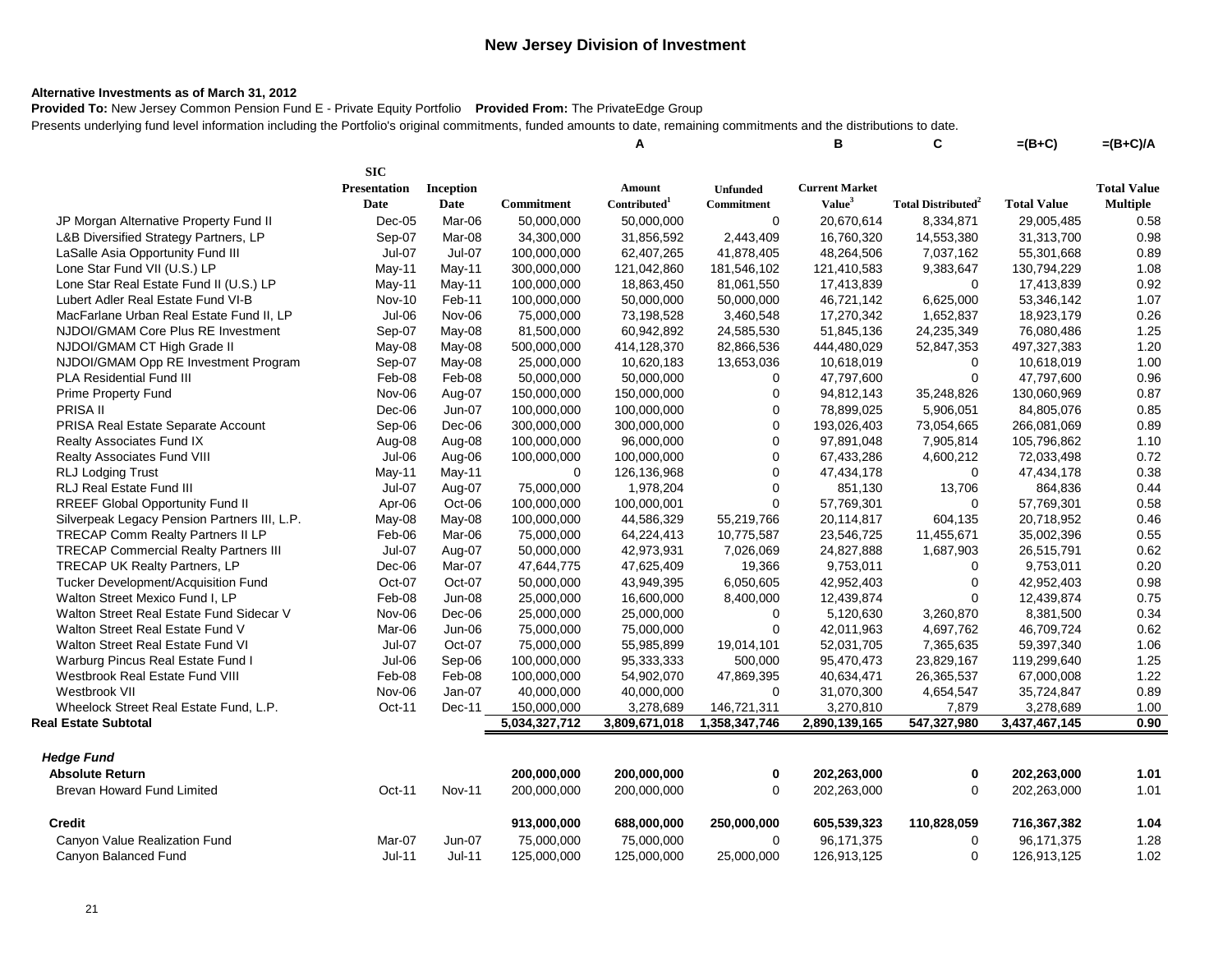### **Alternative Investments as of March 31, 2012**

**Provided To:** New Jersey Common Pension Fund E - Private Equity Portfolio **Provided From:** The PrivateEdge Group Presents underlying fund level information including the Portfolio's original commitments, funded amounts to date, remaining commitments and the distributions to date.

|                                       |                     |               |               | Α                        |                 | в                     | C                                    | $=(B+C)$           | $=(B+C)/A$         |
|---------------------------------------|---------------------|---------------|---------------|--------------------------|-----------------|-----------------------|--------------------------------------|--------------------|--------------------|
|                                       | <b>SIC</b>          |               |               |                          |                 |                       |                                      |                    |                    |
|                                       | <b>Presentation</b> | Inception     |               | Amount                   | <b>Unfunded</b> | <b>Current Market</b> |                                      |                    | <b>Total Value</b> |
|                                       | <b>Date</b>         | Date          | Commitment    | Contributed <sup>1</sup> | Commitment      | Value <sup>3</sup>    | <b>Total Distributed<sup>2</sup></b> | <b>Total Value</b> | <b>Multiple</b>    |
| Golden Tree Mast Fund-L1              | Nov-06              | Jan-07        | 100,000,000   | 100,000,000              | 0               | 2,026,489             | 67,966,218                           | 69,992,707         | 0.70               |
| GSO Credit Partners - A, L.P.         | Dec-11              | Mar-12        | 250,000,000   | 25,000,000               | 225,000,000     | 25,000,000            | 0                                    | 25,000,000         | 1.00               |
| GSO Special Situations Fund, L.P.     | Dec-11              | Feb-12        | 100,000,000   | 100,000,000              | 0               | 100,797,300           | $\mathbf 0$                          | 100,797,300        | 1.01               |
| Pimco Distressed Mortgage Fund, LP    | Oct-07              | Oct-07        | 113,000,000   | 113,000,000              | $\mathbf 0$     | 103,451,734           | 42,861,841                           | 146,313,575        | 1.29               |
| Regiment Capital Ltd. Fund            | Dec-11              | Dec-11        | 150,000,000   | 150,000,000              | $\mathbf 0$     | 151,179,300           | 0                                    | 151,179,300        | 1.01               |
| <b>Distressed</b>                     |                     |               | 450,000,000   | 450,000,000              | 0               | 552,499,700           | $\bf{0}$                             | 552,499,700        | 1.23               |
| Centerbridge Credit Partners          | Oct-07              | Oct-07        | 200,000,000   | 200,000,000              | $\mathbf 0$     | 248,595,000           | $\mathbf 0$                          | 248,595,000        | 1.24               |
| <b>King Street Capital</b>            | Nov-06              | Feb-07        | 150,000,000   | 150,000,000              | $\mathbf 0$     | 199,383,900           | $\mathbf 0$                          | 199,383,900        | 1.33               |
| Marathon Special Opp Fund, LTD        | Mar-08              | Jul-08        | 100,000,000   | 100,000,000              | 0               | 104,520,800           | $\mathbf 0$                          | 104,520,800        | 1.05               |
| <b>Equity Long/ Short</b>             |                     |               | 875,000,000   | 700,000,000              | 175,000,000     | 802,128,750           | $\bf{0}$                             | 802,128,750        | 1.15               |
| Archipelago Partners, LP              | Jan-06              | Jun-06        | 150,000,000   | 150,000,000              | 0               | 202,377,600           | 0                                    | 202,377,600        | 1.35               |
| Ascend Partners Fund II, LP           | Apr-07              | Jul-07        | 150,000,000   | 150,000,000              | 0               | 160,038,600           | $\mathbf 0$                          | 160,038,600        | 1.07               |
| Asia Century Quest Capital LCC        | May-08              | Aug-08        | 125,000,000   | 125,000,000              | $\Omega$        | 133,323,625           | $\mathbf 0$                          | 133,323,625        | 1.07               |
| Bay Pond Partners, L.P.               | Jan-12              | <b>TBD</b>    | 150,000,000   | $\mathbf 0$              | 150,000,000     | $\Omega$              | $\mathbf 0$                          | $\mathbf 0$        | 0.00               |
| Glenview Institutional Partners, LP   | Jul-07              | Aug-07        | 75,000,000    | 75,000,000               | $\mathbf 0$     | 74,702,775            | $\mathbf 0$                          | 74,702,775         | 1.00               |
| Omega Overseas Partners Ltd. Class-B  | Dec-06              | Jan-07        | 75,000,000    | 75,000,000               | $\mathbf 0$     | 97, 162, 275          | $\pmb{0}$                            | 97, 162, 275       | 1.30               |
| ValueAct Capital Partners II, L.P.    | Oct-11              | <b>Nov-11</b> | 150,000,000   | 125,000,000              | 25,000,000      | 134,523,875           | $\mathbf 0$                          | 134,523,875        | 1.08               |
| <b>Event Driven</b>                   |                     |               | 700,000,000   | 550,000,000              | 150,000,000     | 645,995,350           | 0                                    | 645,995,350        | 1.17               |
| Cevian Capital II, L.P.               | Jan-12              | <b>TBD</b>    | 150,000,000   | $\mathbf 0$              | 150,000,000     | 0                     | $\pmb{0}$                            | $\mathbf 0$        | 0.00               |
| Davidson Kempner                      | Nov-06              | Dec-06        | 150,000,000   | 150,000,000              | 0               | 184,767,750           | $\mathbf 0$                          | 184,767,750        | 1.23               |
| Pershing Square LP                    | Mar-10              | Apr-10        | 200,000,000   | 200,000,000              | 0               | 236,372,000           | $\pmb{0}$                            | 236,372,000        | 1.18               |
| Third Point Partners L.P.             | Mar-11              | Apr-11        | 100,000,000   | 100,000,000              | 0               | 96,427,200            | $\mathbf 0$                          | 96,427,200         | 0.96               |
| York Capital Management, LP           | Jan-07              | Feb-07        | 100,000,000   | 100,000,000              | $\Omega$        | 128,428,400           | $\Omega$                             | 128,428,400        | 1.28               |
| <b>Fund of Funds</b>                  |                     |               | 1,651,258,928 | 1,496,258,928            | 155,000,000     | 1,529,981,678         | 29,590,586                           | 1,559,572,264      | 1.04               |
| Arden Alternative Advisors            | Feb-06              | Jun-06        | 250,000,000   | 250,000,000              | 0               | 249,444,561           | 0                                    | 249,444,561        | 1.00               |
| GS Multi-Strategy Portfolio (NJ) LLC  | Feb-06              | Aug-06        | 550,000,000   | 550,000,000              | $\mathbf 0$     | 603,448,951           | $\mathbf 0$                          | 603,448,951        | 1.10               |
| Protege Partners, LP                  | Apr-07              | Jun-07        | 150,000,000   | 150,000,000              | 0               | 150,718,913           | $\mathbf 0$                          | 150,718,913        | 1.00               |
| RC Woodley Park, LP                   | Feb-06              | Aug-06        | 501,258,928   | 501,258,928              | 0               | 482,978,589           | 29,590,586                           | 512,569,175        | 1.02               |
| Reservoir Strategic Partners Fund, LP | Mar-11              | $Jul-11$      | 200,000,000   | 45,000,000               | 155,000,000     | 43,390,665            | $\mathbf 0$                          | 43,390,665         | 0.96               |
| <b>Global Macro</b>                   |                     |               | 300,000,000   | 300,000,000              | 0               | 305,807,800           | 0                                    | 305,807,800        | 1.02               |
| Lynx (Bermuda) Ltd.                   | <b>Nov-10</b>       | Mar-11        | 100,000,000   | 100,000,000              | 0               | 101,395,400           | $\mathbf 0$                          | 101,395,400        | 1.01               |
| <b>Winton Futures Fund</b>            | <b>Nov-10</b>       | Jan-11        | 200,000,000   | 200,000,000              | $\Omega$        | 204,412,400           | $\Omega$                             | 204,412,400        | 1.02               |
| <b>Multi-Strategy</b>                 |                     |               | 450,000,000   | 450,000,000              | 0               | 296,390,255           | 221,750,000                          | 518,140,255        | 1.15               |
| AG Garden Partners, LP                | Jan-06              | Mar-06        | 150,000,000   | 150,000,000              | $\mathbf 0$     | 14,988,080            | 146,750,000                          | 161,738,080        | 1.08               |
| Farallon Capital Inst. Partners, L.P. | Apr-07              | $Jun-07$      | 150,000,000   | 150,000,000              | $\Omega$        | 72,230,025            | 75,000,000                           | 147,230,025        | 0.98               |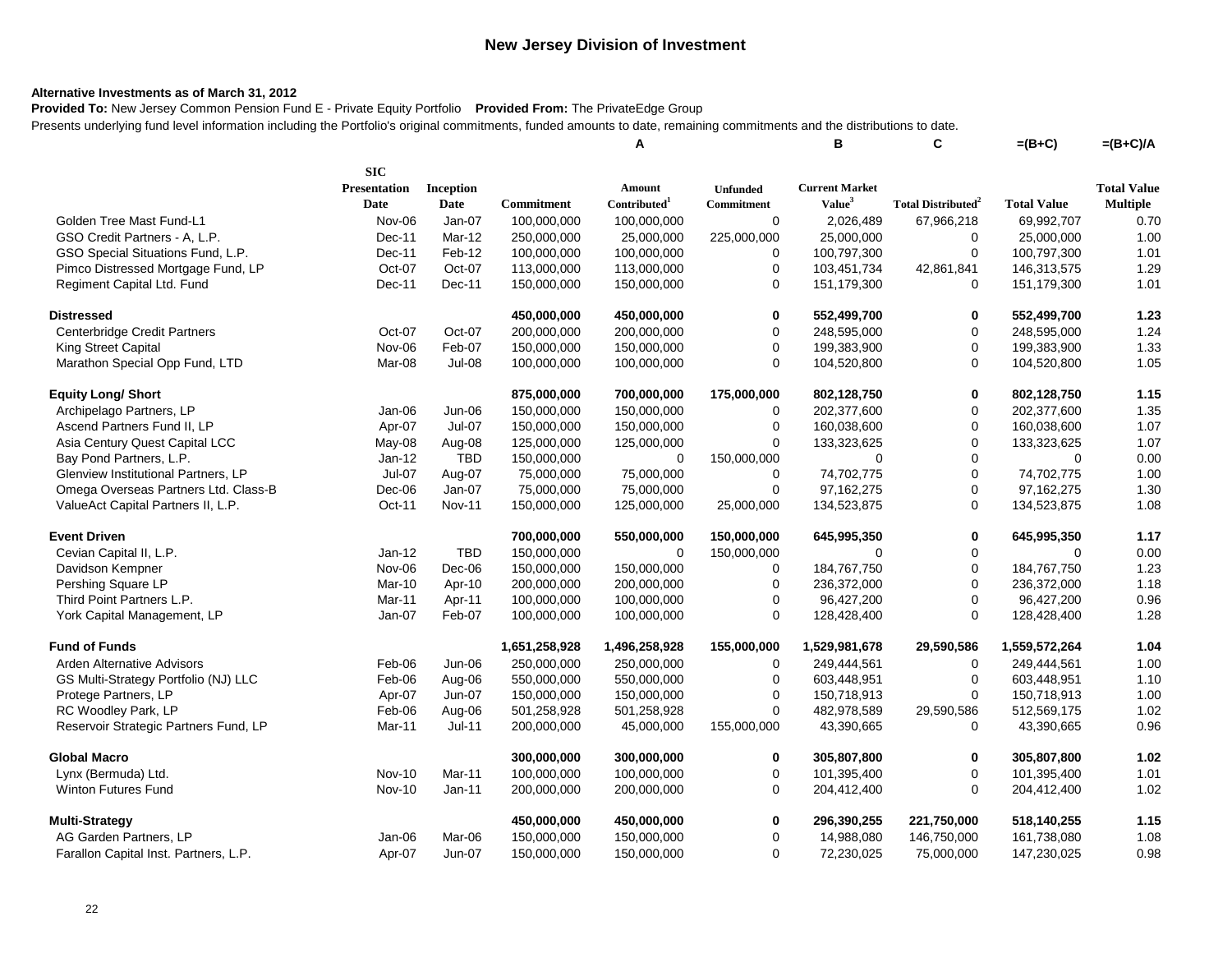#### **Alternative Investments as of March 31, 2012**

**Provided To:** New Jersey Common Pension Fund E - Private Equity Portfolio **Provided From:** The PrivateEdge Group Presents underlying fund level information including the Portfolio's original commitments, funded amounts to date, remaining commitments and the distributions to date.

|                                           |                          |                              | A                     |                               |                                             |                          |                    | $=(B+C)/A$                            |
|-------------------------------------------|--------------------------|------------------------------|-----------------------|-------------------------------|---------------------------------------------|--------------------------|--------------------|---------------------------------------|
| <b>SIC</b><br><b>Presentation</b><br>Date | <b>Inception</b><br>Date | Commitment                   | Amount<br>Contributed | <b>Unfunded</b><br>Commitment | <b>Current Market</b><br>Value <sup>3</sup> | <b>Total Distributed</b> | <b>Total Value</b> | <b>Total Value</b><br><b>Multiple</b> |
|                                           | Jun-06                   | 150,000,000                  | 150,000,000           | $\Omega$                      | 209, 172, 150                               | $\Omega$                 | 209,172,150        | 1.39                                  |
|                                           |                          | 5,539,258,928                | 4,834,258,928         | 730,000,000                   | 4,940,605,857                               | 362,168,645              | 5,302,774,502      | 1.10                                  |
|                                           |                          |                              |                       |                               |                                             |                          |                    |                                       |
| Jul-11                                    | Jul-11                   | 100,000,000                  | 100,000,000           | 0                             | 102,130,800                                 | 0                        | 102,130,800        | 1.02                                  |
| Jun-11                                    | $Jun-11$                 | 50,000,000                   | 50,000,000            | 0                             | 48,460,000                                  | 0                        | 48,460,000         | 0.97                                  |
| Dec-11                                    | Mar-12                   | 150,000,000                  | 41,263,563            | 108,736,437                   | 41,263,563                                  | 0                        | 41,263,563         | 1.00                                  |
| Jul-11                                    | Aug-11                   | 250,000,000                  | 200,000,000           | 50,000,000                    | 183, 172, 400                               | 0                        | 183,172,400        | 0.92                                  |
| Dec-11                                    | TBD                      | 250,000,000                  |                       | 250,000,000                   |                                             | 0                        |                    | 0.00                                  |
| May-11                                    | May-11                   | 50,000,000                   | 50,000,000            | 0                             | 51,180,000                                  | 0                        | 51,180,000         | 1.02                                  |
| Sep-07                                    | Feb-08                   | 200,000,000                  | 200,000,000           | O                             | 164,376,200                                 | 0                        | 164,376,200        | 0.82                                  |
| Sep-07                                    | Nov-07                   | 200,000,000                  | 200,000,000           | $\Omega$                      | 179,861,800                                 | 0                        | 179,861,800        | 0.90                                  |
| Dec-11                                    | Mar-12                   | 500,000,000                  | 39,600,000            | 460,400,000                   | 39,600,000                                  | $\Omega$                 | 39,600,000         | 1.00                                  |
| May-11                                    | May-11                   | 135,000,000                  | 135,000,000           | $\Omega$                      | 143,398,950                                 | $\Omega$                 | 143,398,950        | 1.06                                  |
| Sep-07                                    | Jan-08                   | 500,000,000                  | 450,000,000           | 50,000,000                    | 422,115,300                                 | 0                        | 422,115,300        | 0.94                                  |
| Jul-07                                    | Aug-07                   | 50,000,000                   | 52,250,000            | ∩                             | 59.763.007                                  | 16,750,000               | 76,513,007         | 1.46                                  |
|                                           | <b>Nov-10</b>            | 100,000,000                  | 13,250,000            | 86,750,000                    | 11,007,000                                  | $\Omega$                 | 11,007,000         | 0.83                                  |
|                                           | Sep-08                   | 100,000,000                  | 64,819,746            | 39,375,687                    | 52,118,806                                  | 13,219,517               | 65,338,323         | 1.01                                  |
|                                           |                          | 2,635,000,000                | 1,596,183,309         | 1,045,262,124                 | 1,498,447,827                               | 29,969,517               | 1,528,417,344      | 0.96                                  |
|                                           |                          |                              |                       |                               |                                             |                          |                    | 1.05                                  |
|                                           |                          | Jan-06<br>$Oct-10$<br>Feb-08 | 22,477,464,214        | 16,671,448,742                | 6,726,897,501                               | В<br>14,400,359,634      | C<br>3,123,721,996 | $=(B+C)$<br>17,524,081,631            |

1. Amount Contributed do not include adjustment for portion of total distributions that are recallable. Contributions do include return of unused funded capital.

2. Total distributed include recallable portion of proceeds.

3. Private Equity and Real Estate represent most recently reported quarterly values from the General Partners, adjusted with cash flows through the end of current reported month-end. Hedge Funds reflect the most recent market values available and Commoditity reported values are as of the current month end. Includes Return of Capital Distributions.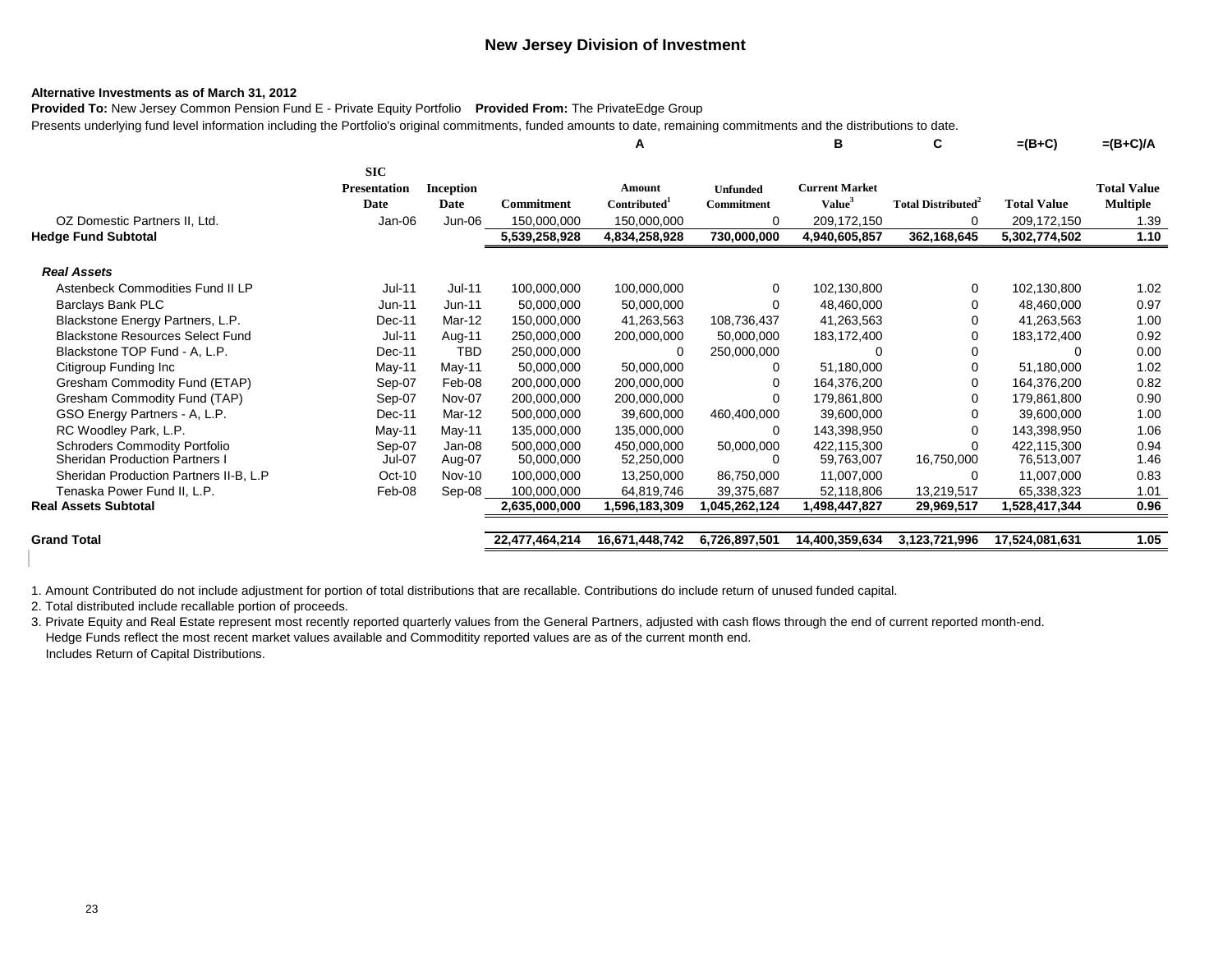Hi**gh Yield/Bank Loan as of March 31, 2012**<br>Provi**ded T**o: New Jersey Common Pension Fund E - Private Equity Portfolio Provid<mark>ed From:</mark> The PrivateEdge Group<br>Presents underlying fund level information including the Portfol

| r resente undergrig rund lever information incruding the Fortrollo songinal communicate, runded amounts to date, remaining communicate and the usurbutions to date. |                                    |                   |                   |                       |                               |                                             |                                          |                    |                                |
|---------------------------------------------------------------------------------------------------------------------------------------------------------------------|------------------------------------|-------------------|-------------------|-----------------------|-------------------------------|---------------------------------------------|------------------------------------------|--------------------|--------------------------------|
|                                                                                                                                                                     |                                    |                   |                   | А                     |                               | в                                           | С                                        | $=(B+C)$           | $=(B+C)/A$                     |
|                                                                                                                                                                     | <b>SIC</b><br>Presentation<br>Date | Inception<br>Date | <b>Commitment</b> | Amount<br>Contributed | <b>Unfunded</b><br>Commitment | <b>Current Market</b><br>Value <sup>3</sup> | <b>Total</b><br>Distributed <sup>2</sup> | <b>Total Value</b> | <b>Total Value</b><br>Multiple |
| <b>Common Pension Fund B</b>                                                                                                                                        |                                    |                   |                   |                       |                               |                                             |                                          |                    |                                |
| <b>BlackRock Credit Investors</b>                                                                                                                                   | Sep-07                             | Oct-07            | 400.000.000       | 400.000.000           | 101.914.171                   | 160.145.940                                 | 203.828.342                              | 363.974.281        | 0.91                           |
| BlackRock Credit Investors Co-Invest                                                                                                                                | $Oct-09$                           | Oct-09            | 144.000.000       | 144.000.000           | 88.345.584                    | 69.506.677                                  | 177.349.666                              | 246.856.343        | 1.71                           |
| Golden Tree Opportunities LP-Class D                                                                                                                                | Sep-07                             | Sep-07            | 149,500,000       | 149,500,000           | $\Omega$                      | 248.808.275                                 | 4.106.876                                | 252.915.151        | 1.69                           |
| Knight/TPG NPL - C. L.P.                                                                                                                                            | Dec-11                             | Mar-12            | 100,000,000       | 12.100.000            | 87,900,000                    | 12,100,000                                  | 0                                        | 12,100,000         | 1.00                           |
| Och Ziff Capital                                                                                                                                                    | Mar-10                             | Apr-10            | 500.000.000       | 500,000,000           | $\Omega$                      | 594.505.500                                 | 0                                        | 594.505.500        | 1.19                           |
| TAC 2007, LP                                                                                                                                                        | Sep-07                             | Oct-07            | 128,530,670       | 104.755.112           | 23.775.558                    | 35.018.034                                  | 25.786.710                               | 60.804.744         | 0.58                           |
| TPG Specialty Lending, Inc.                                                                                                                                         | May-11                             | Mav-11            | 200.000.000       | 46.085.288            | 153.914.712                   | 45.833.109                                  | 0                                        | 45.833.109         | 0.99                           |
| <b>Common Pension Fund B Subtotal</b>                                                                                                                               |                                    |                   | 1.622.030.670     | 1.356.440.400         | 455.850.024                   | 1.165.917.535                               | 411.071.593                              | 1.576.989.128      | 1.16                           |

1. Amount Contributed do not include adjustment for portion of total distributions that are recallable. Contributions do include return of unused funded capital.<br>2. Total distributed include recallable portion of proceeds.